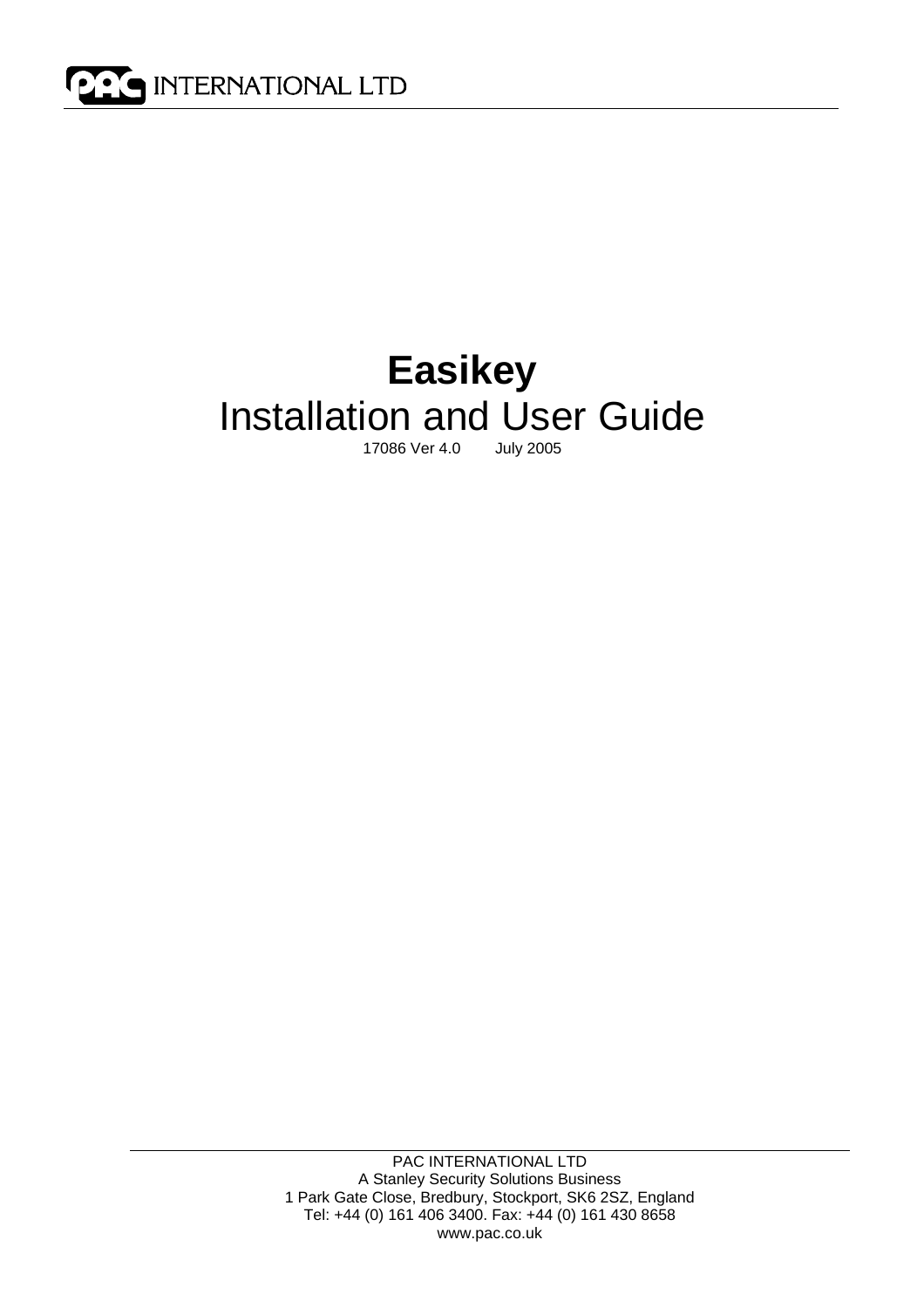#### **Version 4.0 July 2005**

Changes are periodically made to the product, these changes will be incorporated into new editions of this manual. PAC INTERNATIONAL LTD shall not be liable for errors contained herein or for any consequential damages connected with the use of this material.

#### **Copyright and Protective Notices**

- 1. The copyright of this document and the associated drawings is the property of PAC INTERNATIONAL LTD, and is issued on condition that it is not copied, reprinted or reproduced, nor its contents disclosed, either wholly or in part, without the consent in writing of, or in accordance with the conditions of a contract with PAC INTERNATIONAL LTD.
- 2. The publication of information in this document does not imply freedom from patent or other protective rights of PAC INTERNATIONAL LTD, or others.
- 3. Performance figures and data quoted in this document are typical, and must be specifically confirmed by PAC INTERNATIONAL LTD before they become applicable to any tender, order or contract.

#### **Training and Technical Support**

**Training courses** covering the installation and use of all PAC products are regularly held at PAC INTERNATIONAL LTD, Stockport. For further information on course availability, or to discuss your specific requirements, contact the Training Manager at the address below.

#### **It is strongly recommended that any persons installing or commissioning PAC products attend a suitable training course beforehand.**

**Technical Support** for all PAC products is available during normal office hours:

|                            | 8:30am to 5:30pm (UK time) Monday to Friday, excluding public holidays. |  |
|----------------------------|-------------------------------------------------------------------------|--|
| Tel: 0870 7203400          | International +44 870 7203400                                           |  |
| Fax: 0870 7203411          | International +44 870 7203411                                           |  |
| Email: technical@pac.co.uk |                                                                         |  |

This service is provided primarily for the use of trained engineers. End users of PAC products should first of all contact their installation or maintenance company before contacting PAC.

#### **PAC INTERNATIONAL LTD**

**1 Park Gate Close Bredbury Stockport SK6 2SZ England**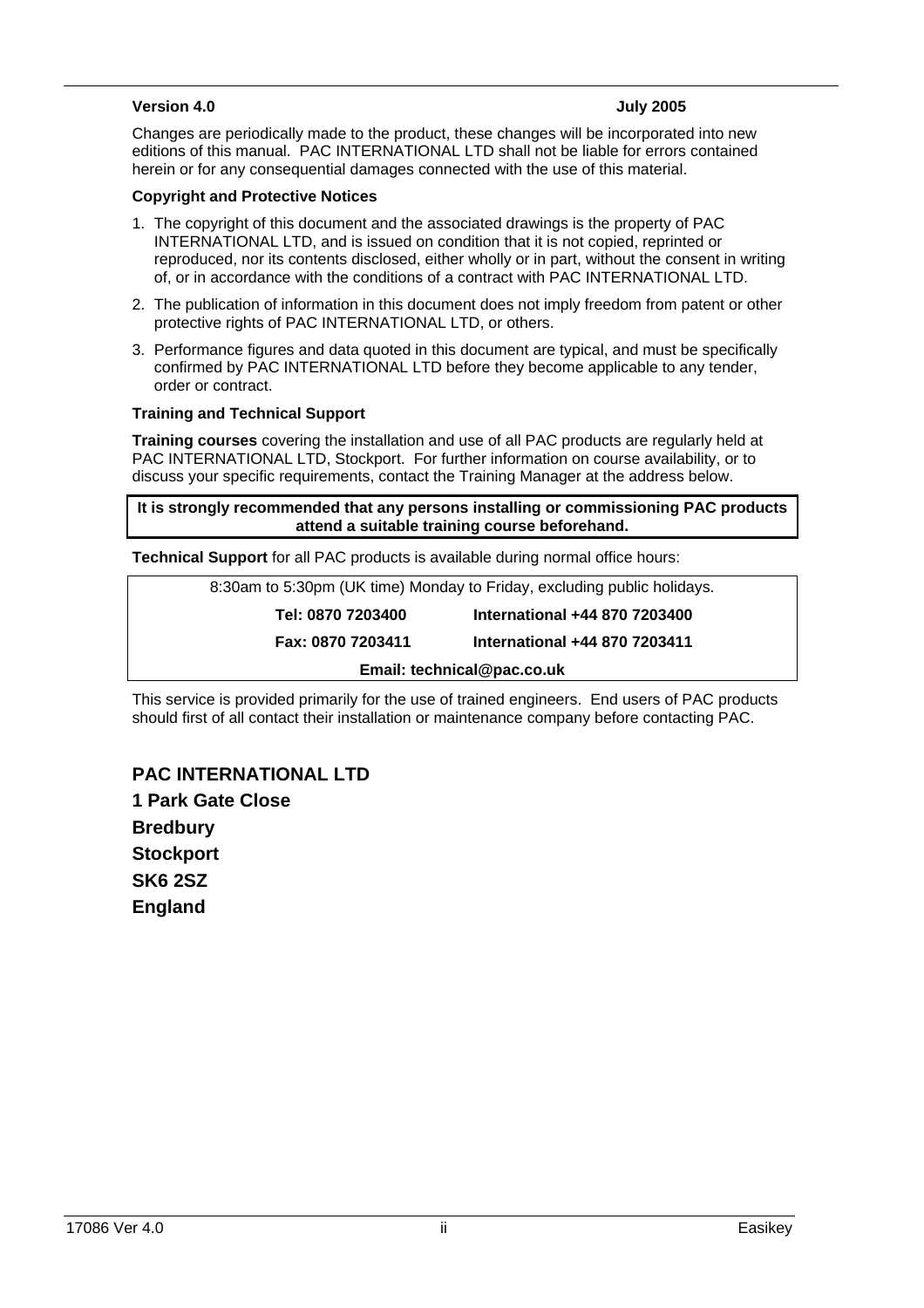#### **IMPORTANT:**

**When installing the PAC equipment the following should be noted:** 

#### **HEALTH AND SAFETY**

**Installation must wired in accordance with National Wiring Regulations (BS7671, IEE National Wiring Regulations in the UK). Failure to do so can result in injury or death by electric shock.** 

**It must also comply with any local Fire, Health and Safety regulations. A secured door that may be part of an escape route from an area must be fitted with:** 

- • **A fail-safe lock (A) so that the door will be released if the power fails. Ideally a magnetic lock should be used as these are less likely to jam or seize.**
- • **A normally-closed break-glass or manual pull (B) in the lock supply wiring so that in an emergency the fail-safe lock can be immediately depowered.**



#### **The controller must be earthed.**

#### **Isolate the controller supply before working on the controller.**

#### **CABLING**

The cabling used in the PAC Access Control Systems (six wire bus, reader cables, etc.) are not prone to electrical interference. However, you should avoid routing cable close to heavy load switching cables and equipment. If this is unavoidable, cross the cable at right angles every 3.3-6.6ft/1-2m to reduce the interference.

#### **RFID Devices**

As similar RFID technology is now widely used in a number of other industries, for example automotive immobilisers, it is possible that interaction between your access control ID and other devices may cause one or the other to function incorrectly. Should you suspect that you have experienced such a problem the solution is to separate your access control ID from other RFID devices.

#### **FCC Notice**

This device complies with part 15 of the FCC rules. Operation is subject to the following two conditions (1) this device may not cause harmful interference, and (2) this device must accept any interference received, including interference that may cause undesired operation.

#### **FCC ID OQL-EK-CON**

Changes or modifications not expressly approved by the party responsible for compliance could void the user's authority to operate the equipment.

#### **Note**

This equipment has been tested and found to comply with the limits for a Class B digital device, pursuant to part 15 of the FCC Rules. These limits are designed to provide reasonable protection against harmful interference in a residential installation. This equipment generates, uses and can radiate radio frequency energy and, if not installed and used in accordance with the instructions, may cause harmful interference to radio communications. However, there is no guarantee that interference will not occur in a particular installation. If this equipment does cause harmful interference to radio or television reception, which can be determined by turning the equipment off and on, the user is encouraged to try to correct the interference by one or more of the following measures:

- Reorient or relocate the receiving antenna.
- Increase the separation between the equipment and receiver.
- Connect the equipment into an outlet on a circuit different from that to which the receiver is connected.
- Consult the dealer or an experienced radio/TV technician for help.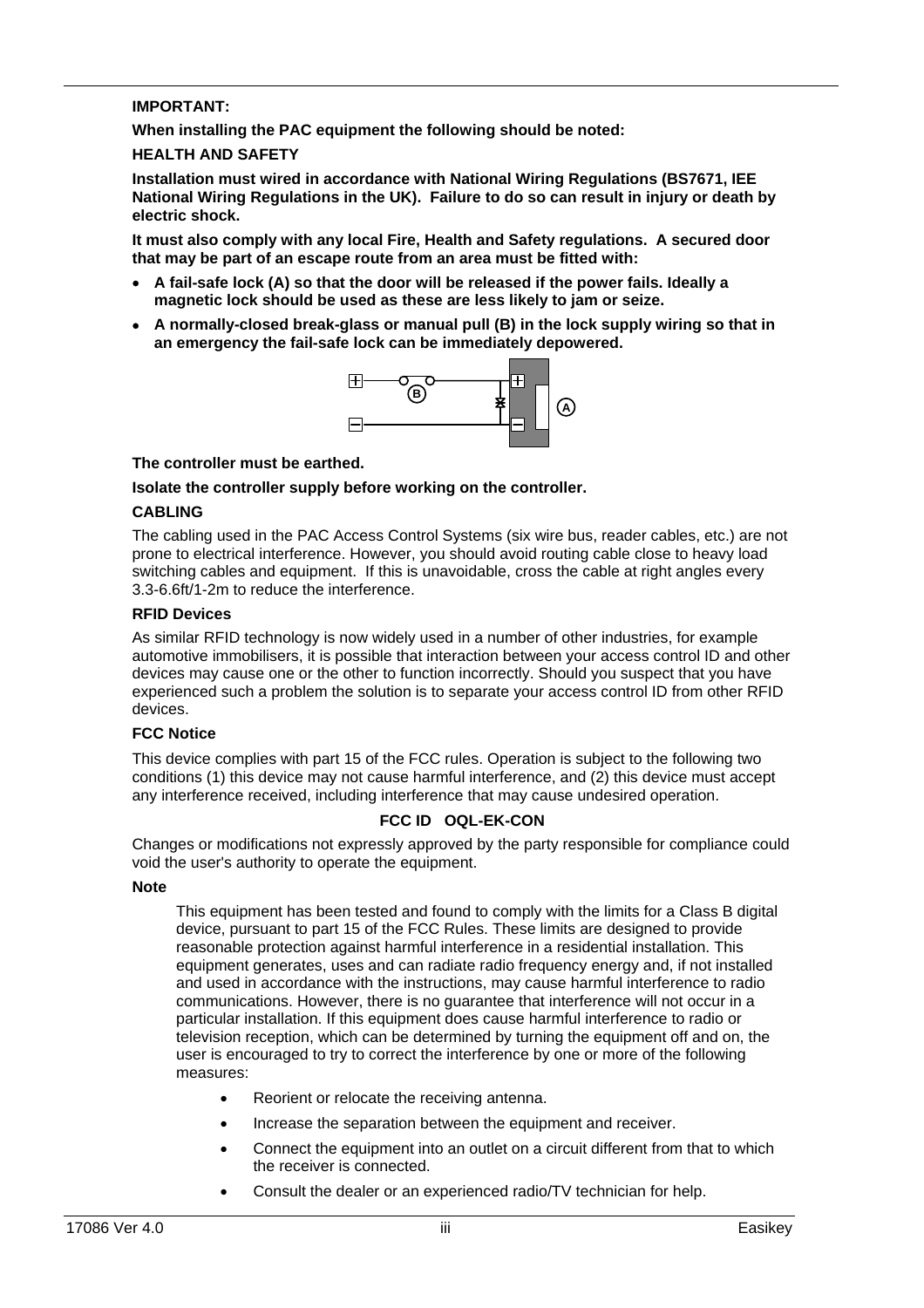This page is intentionally left blank.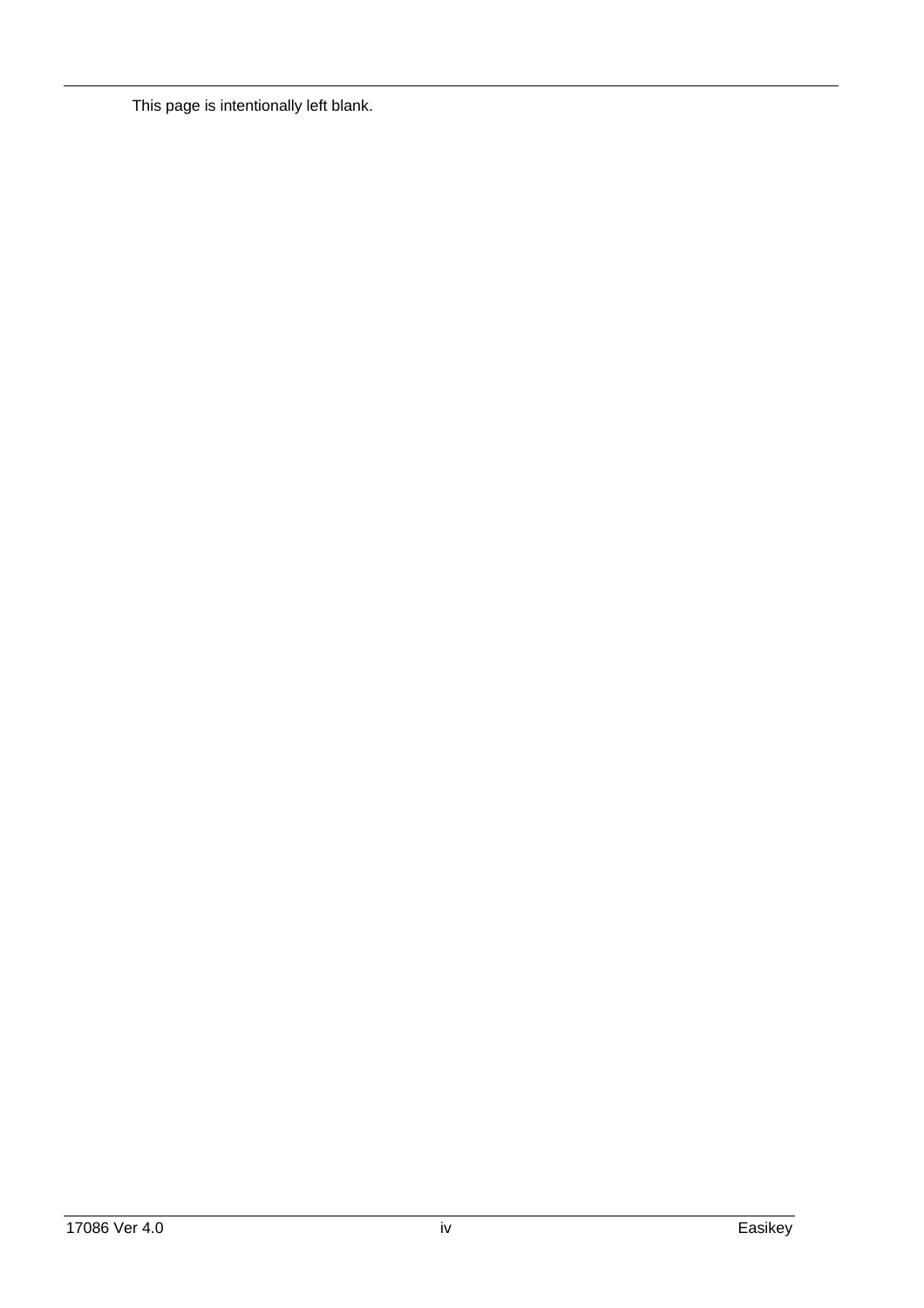## **Table of Contents**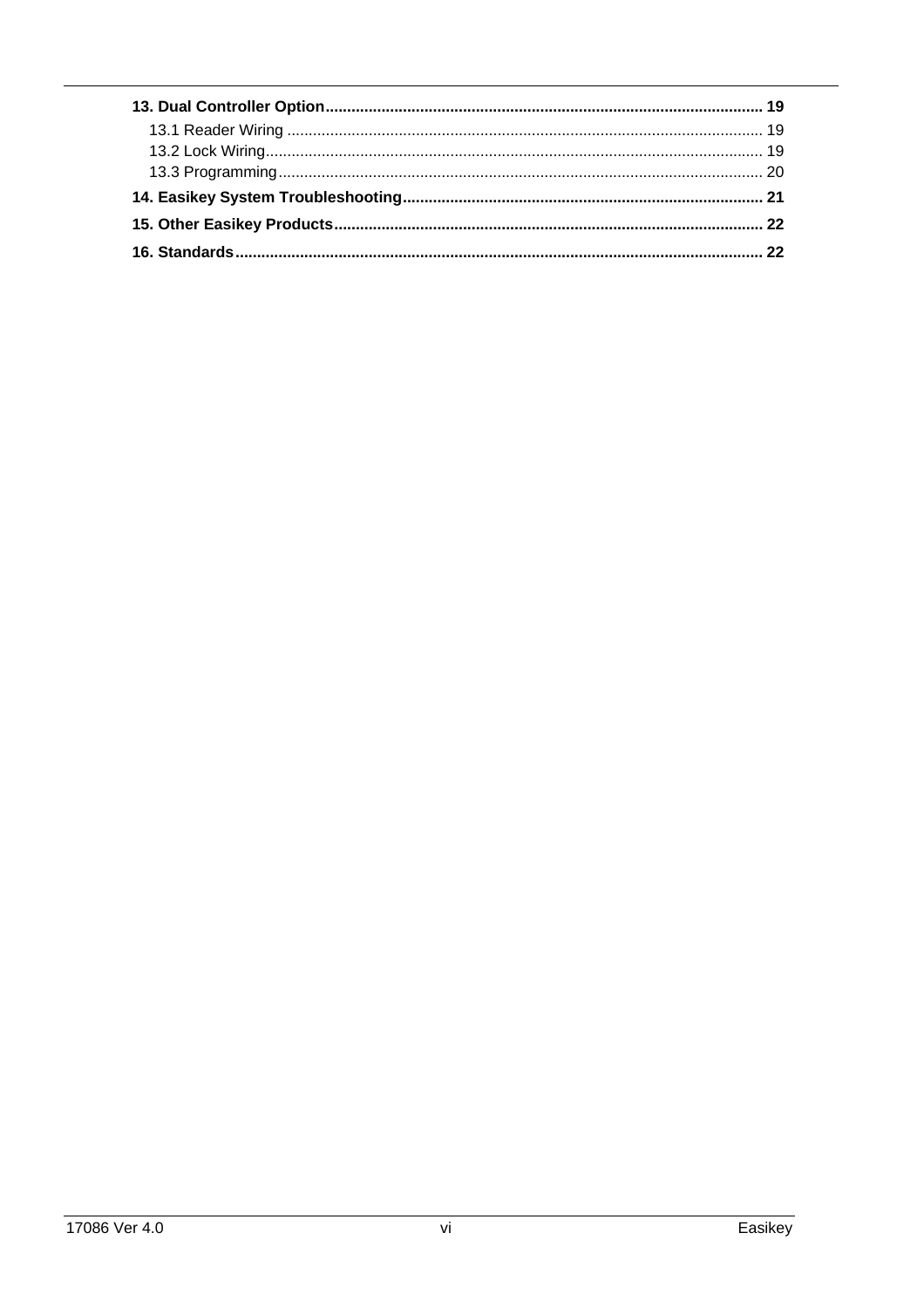## **1. Introduction**

**Easikey 2-Door Controller:** 



**Easikey Readers (Supplied Separately):** 







**Mullion Reader Vandal Resistant Reader Easikey Panel Mount Reader** 

### **1.1 Facilities**

- Simple Proximity Access Control
- Three Types of Reader
- Controls One or Two Doors
- Up to 99 Keyholders
- Up to Three Editor Keys
- Individual Keys may be Added and Deleted
- Each Lock may be Fail-Safe or Fail Secure
- Request to Exit Input
- Set/Reset Option, (e.g. for Alarm Setting)
- Dual Controller Option 2 Doors, 198 Keyholders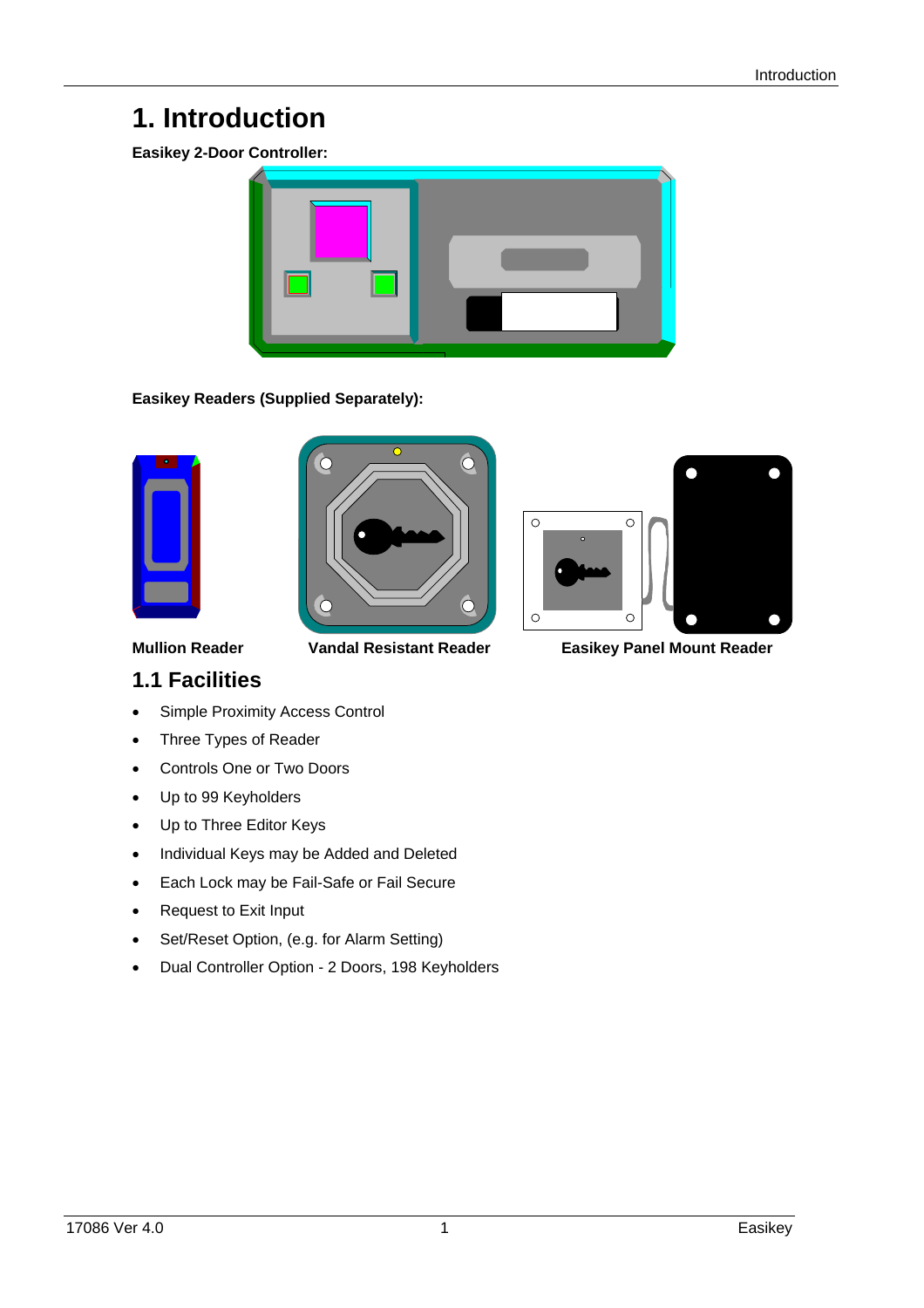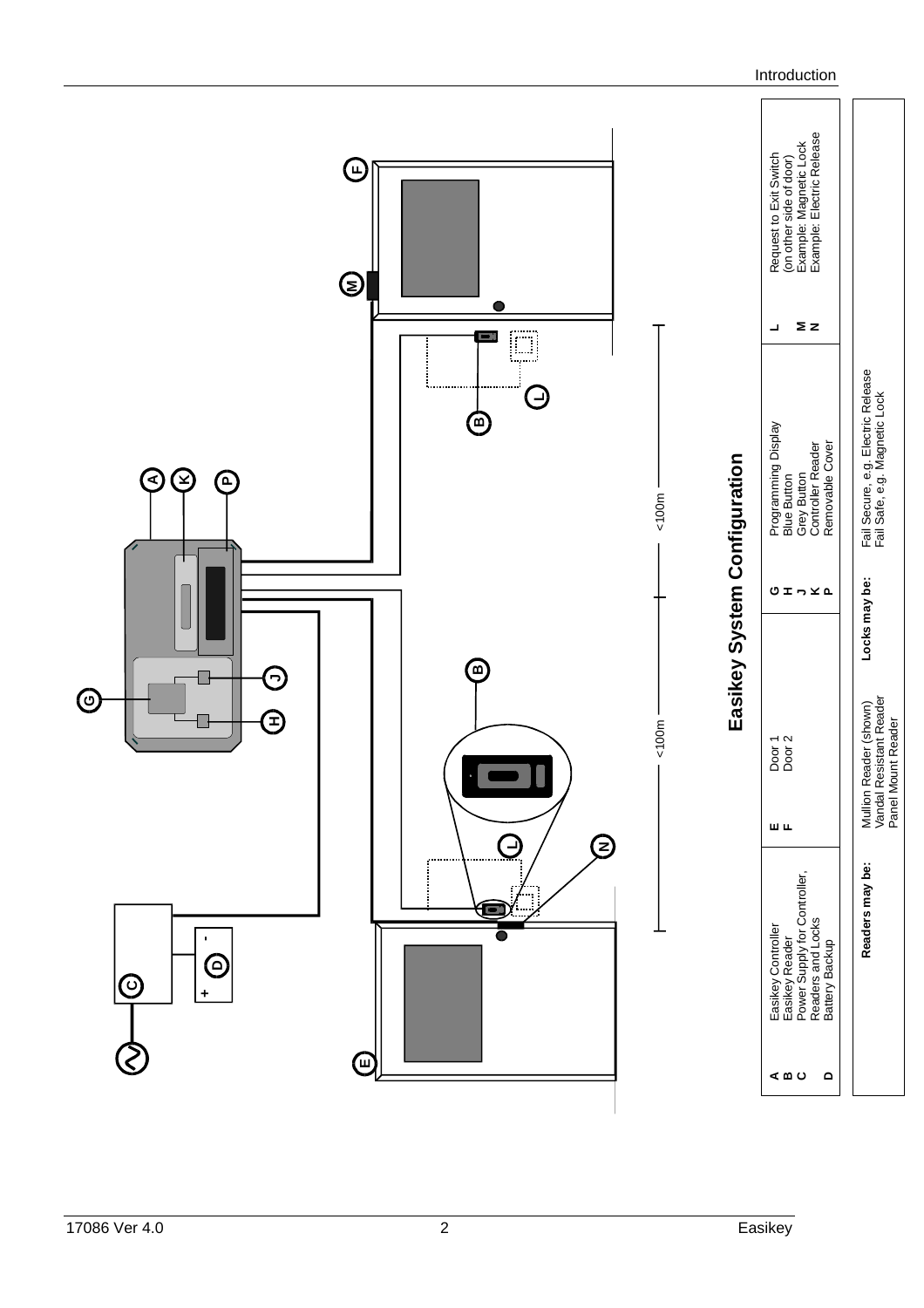### **1.2 Features**

| <b>Maximum Number of Keys</b> | 99 (198 if using dual controllers)                                             |  |
|-------------------------------|--------------------------------------------------------------------------------|--|
| <b>Number of Doors</b>        | 2                                                                              |  |
| <b>Types of Reader</b>        | Mullion (Black or White)<br>Vandal Resistant (Steel or Brass)<br>Panel Mount   |  |
| <b>Access Levels</b>          | 3, (allowed through Door 1, Door 2 or Both Doors)                              |  |
| <b>Lock Release Time</b>      | 1-48 seconds                                                                   |  |
| Lock Type                     | Fail-Safe or Fail-Secure                                                       |  |
| <b>Number of Editor Keys</b>  | Selectable (1,2 or 3)                                                          |  |
| <b>Other Features:</b>        | Request to Exit Input Set/Reset Latch<br>Database Copy<br>Display Last 5 Users |  |

### **1.3 About this Guide**

This document contains details on installing and using the Easikey system. **Users** and **Administrators** should read the section *How to Use Easikey*. This section also describes how to use the *Worksheets* provided. Users should also read the sections on *Adding Keys, Deleting Keys* and *Show Last Five Users.* These sections are repeated on a one page *User Guide* included with the controller.

**Installers** should read all of this Guide before continuing with the installation of the system. If you are already familiar with this product then there is a Q*uick Start* section which will remind you of the stages of installing and programming the system.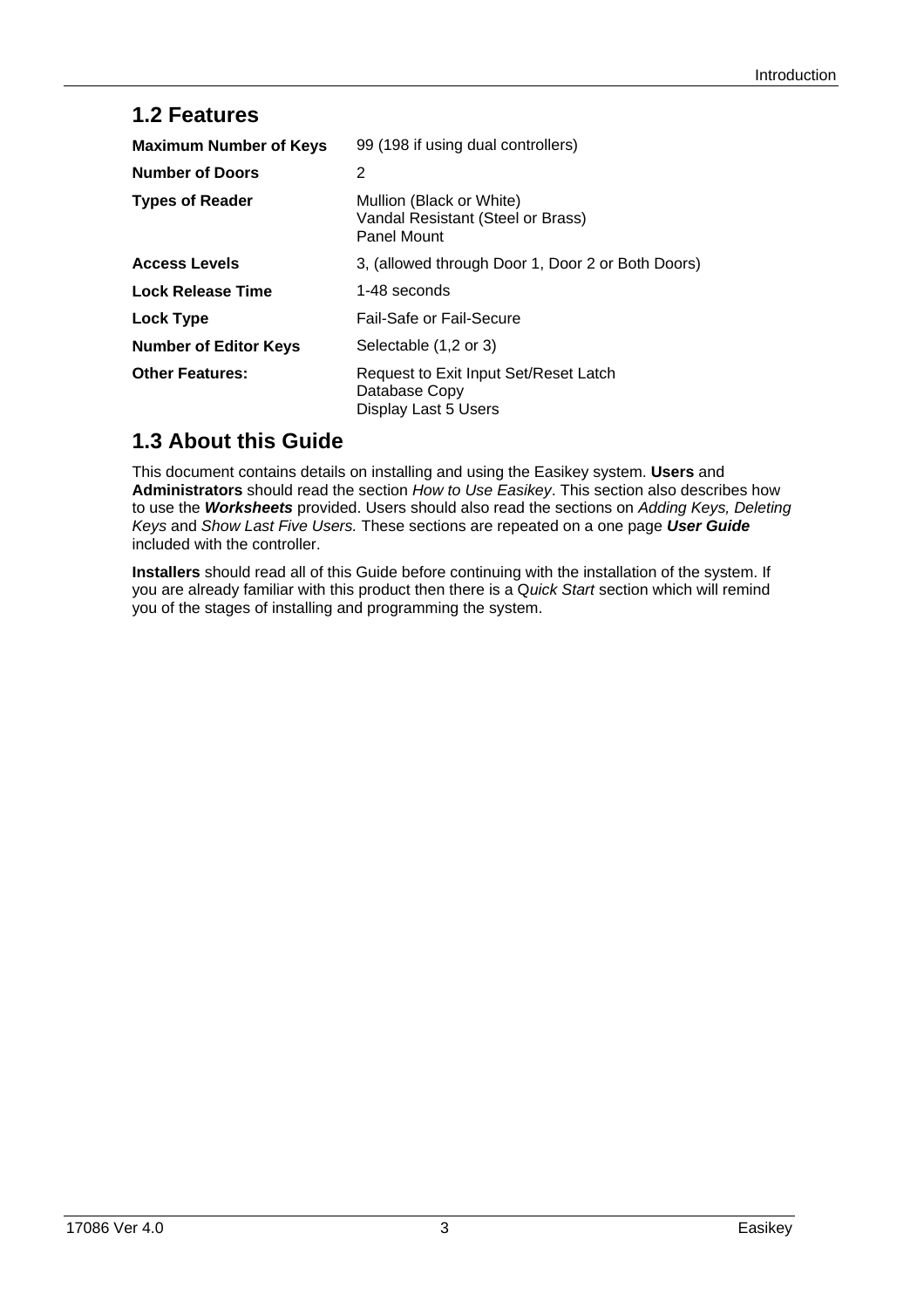## **2. Description**

Easikey is a simple two door access control system using PAC's proximity readers and electronic keys. The system allows you to control the access of up to 99 keys through one or two doors.

### **2.1 Components**

An Easikey system consists of an Easikey door controller, one or two Easikey readers and up to 99 keys. In addition you will require a power supply, cable and suitable electric locks. Optional items include Request to Exit switches and backup batteries. PAC also manufacture a **Boxed Easikey**, consisting of an Easikey controller housed in a steel cabinet, complete with 3A power supply, space for backup batteries and complete internal wiring.

### **2.2 How it Works**

Each PAC key contains a unique code. The controller can store the code of up to 99 keys in its non-volatile memory. When a key is presented to a reader, the code in the key is passed by the reader to the controller. It is then compared to the codes in the controller's memory. If the key is recognised by the controller then a relay will be operated allowing the release of an electric lock.

### **2.3 Programming**

An Easikey system is programmed through the use of **Editor Keys**. The first one, two or three keys in the controller's memory are defined as Editor Keys - you select how many at installation. By use of the Editor Keys, an operator may add and delete keys from the controller's memory using the built-in reader.

A two digit display is used to indicate key numbers and lock times. The display also includes two LEDs (light emitting diodes), red and green, for providing extra indications depending on the type of operation being performed.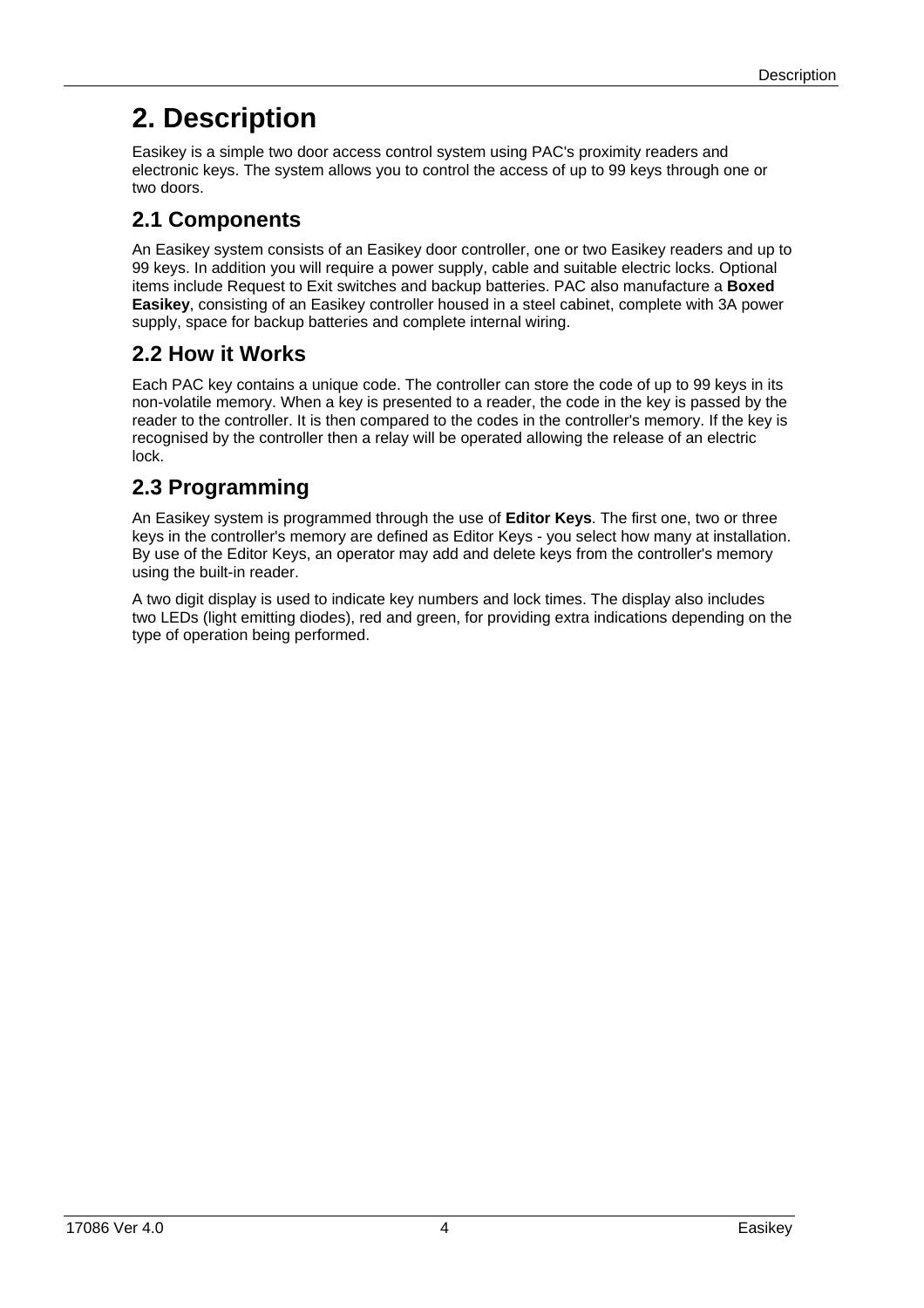## **3. How to Use Easikey**

This section describes how you should use your Easikey system to its best advantage. Anyone operating or administering the system should read this section as well as becoming familiar with *Adding Keys* and *Deleting Keys*.

### **3.1 Worksheets**

Supplied with each Easikey controller is a set of worksheets. These should be used for recording information about the system as well as for keeping a record of keyholders. The following paragraphs refer to the worksheets and how best to use them.

### **3.2 Editor Keys**

An Easikey controller can store up to 99 keys in its memory. Every one of these keys can be allowed through Door 1 only, Door 2 only or both doors. Up to three of these keys, known as **Editor Keys**, are also given the ability to make changes to the system - such as adding new keys or deleting existing keys. When the system is first installed the number of Editor Keys is set to 1, 2 or 3, that is key numbers 1, 2 and 3. You should know how many keys are Editor Keys, if you do not, then find out from whoever installed the system. Note that there is a section on the *Programming Worksheet* to record this number.

It is recommended that you assign two or three keys as editors, and keep at least one in a safe place. Editor keys can be deleted and added just like normal keys. However if all your Editor Keys are lost then you will have to follow the procedure to replace Editor Key 1. You cannot change the *number* of Editor Keys without clearing the whole memory.

### **3.3 Administering Keys**

Each key added to the system is given a number, 01-99. The lowest available number is displayed when a new key is presented, although this can be changed to another unused number if necessary. When a key is deleted from the Easikey's memory, its number becomes available again.

When you add a key to the Easikey system you need to record the number (01-99) it was given, and to whom it was issued. This is important so that if the keyholder loses the key you can delete it by entering its 2-digit number. Use the Worksheets supplied for this purpose.

You can identify keys that have been found by presenting them to the controller reader. Their 2 digit number will be displayed, along with a red light. (If a green light is displayed, it means the key is unknown to the Easikey).

The worksheet has an unlabelled column in the keyholder section. You can use this for recording your own information. Typically you may record Department or Office in a commercial system, or Flat, Building or Block in a residential system.

Five different coloured pegs are available. These fit into the small hole on one side of the PAC key. You can use these pegs to identify different keys issued to one keyholder. A residential system, for instance, may issue a red, blue and yellow key to one resident for use by the occupants of one dwelling. If one key is lost they can refer to their 'red key' as being missing. The worksheets contain a column for indicating the colour given to a key.

A grid on one side of the PAC key can also be used for physically marking a key. You put a small scratch, or drop of paint or correcting fluid, in different boxes to identify individual keys.

### **3.4 Residential Systems**

A special worksheet is included that is designed for use in Residential applications. This is divided into two parts, **Non-Residents** and **Residents**. You should use the top section for recording personnel such as cleaners, maintenance staff, housing officers etc. and the lower section for the residents.

### **3.5 Easikey User Guide**

A one page *User Guide (17085)* is included with each door controller. This repeats most of the page in this document on *Adding and Deleting Keys*.

#### **Note**

This page is reproduced as the *Easikey User Guide (17085)* included with the Easikey controller.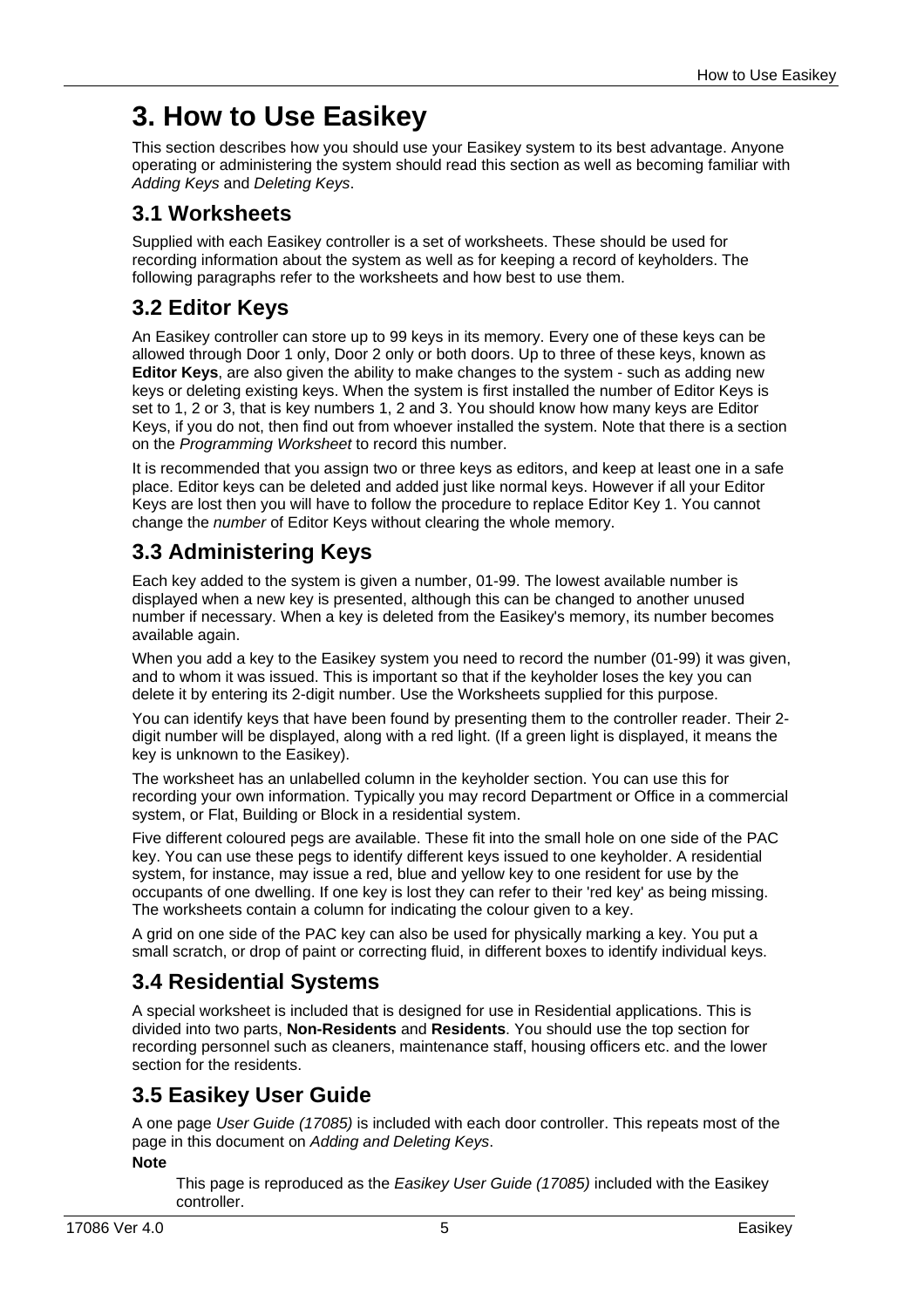## **4. Adding Keys**

The Easikey controller stores up to 99 keys in its memory. Each key is given a number from 1 to 99. When a key is deleted from memory its number is free to be used again. When adding a key it is automatically assigned the first free number. The operator can however, select a different number, provided it is not being used by another key.

- Easikey Adding a Key **Controller Reader**
- 1. Present the new key to the controller reader.



If the new key is valid then the first free number between 1 and 99 will appear with a green LED. In this example key 12 is the first free number.

#### 2. **To select a different number:**

- Press both buttons together. The display will flash briefly.
- Select another number by using the grey button to increment the right hand digit and the blue button to increment the left hand digit. If a number is already used then the display will flash.
- When the number required is selected press both buttons again.



#### 3. **To Change the Access Level:**

The two small dots represent door 1 and door 2. When lit they indicate that the key has access through those doors.

- To prevent a key from gaining access to one of the doors press the blue (door 1) or grey (door 2) button. The corresponding dot will go out.
- To allow access again press the same button again the dot will come back on. In this example key 12 will have access to door 1 only.



4. Present an Editor Key to the controller reader.

The key is now confirmed as in the controller's memory and the display will clear, except for the green LED. and the access level dots.

At this point you may:

- Present the same Editor Key to clear the display.
- Allow the display to time-out after 15 seconds.
- Present another key to be added.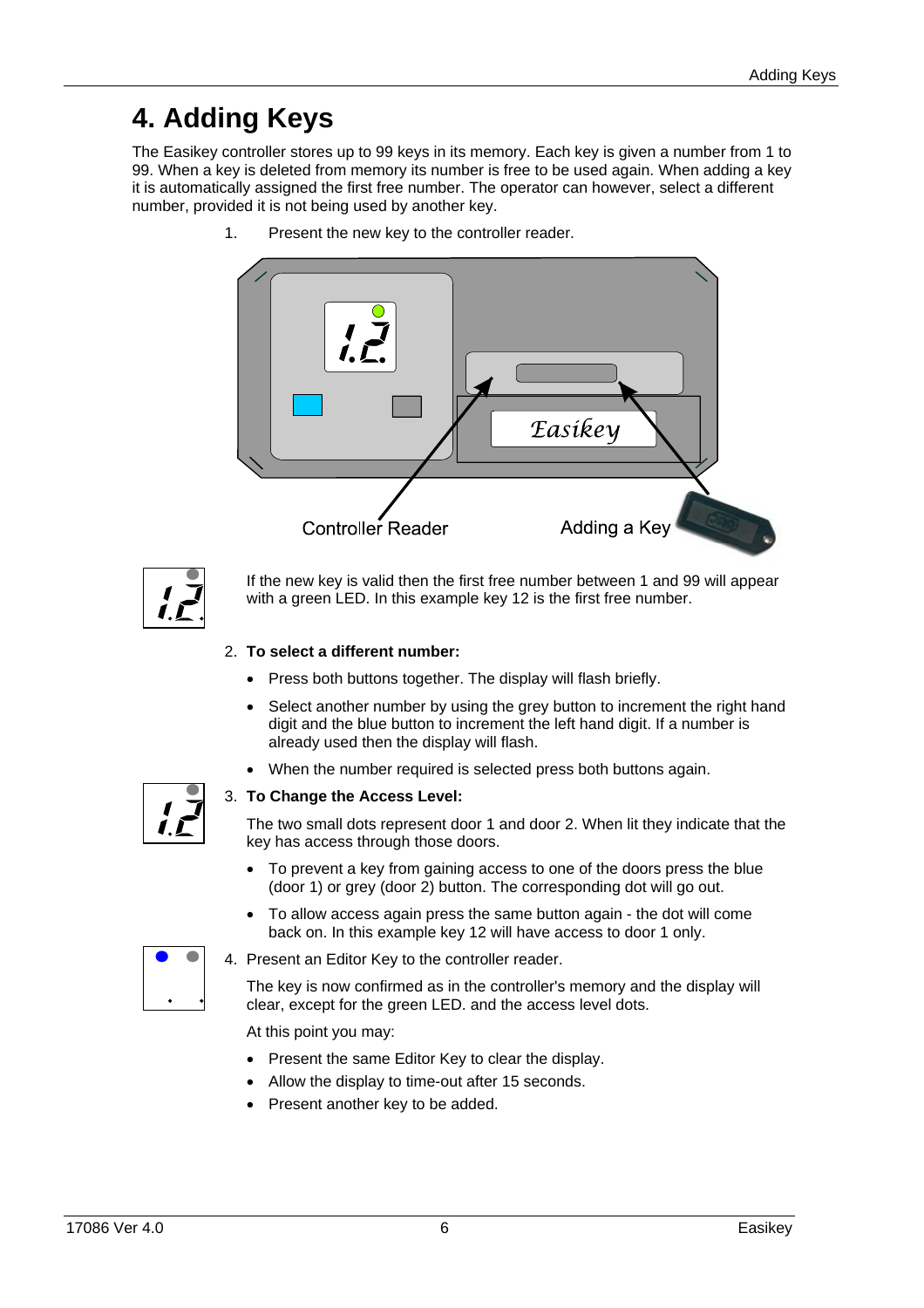#### 5. **Block Adding Keys**

Once a key has been added as above then further keys can be added by presenting them to the controller reader one after the other. You do not need to present an Editor Key again. Each key will be given the next free number, which can be changed as described above. Also the access level will stay the same from one key to the next, unless changed.

#### **4.1 Possible Problems**



#### **Key Already In Memory**

If the key already exists in the controllers memory then its number, *01*-99, will appear in the display with the red LED. lit.

## **Memory Full**

If the Easikey is full then *00* will appear, flashing, in the display.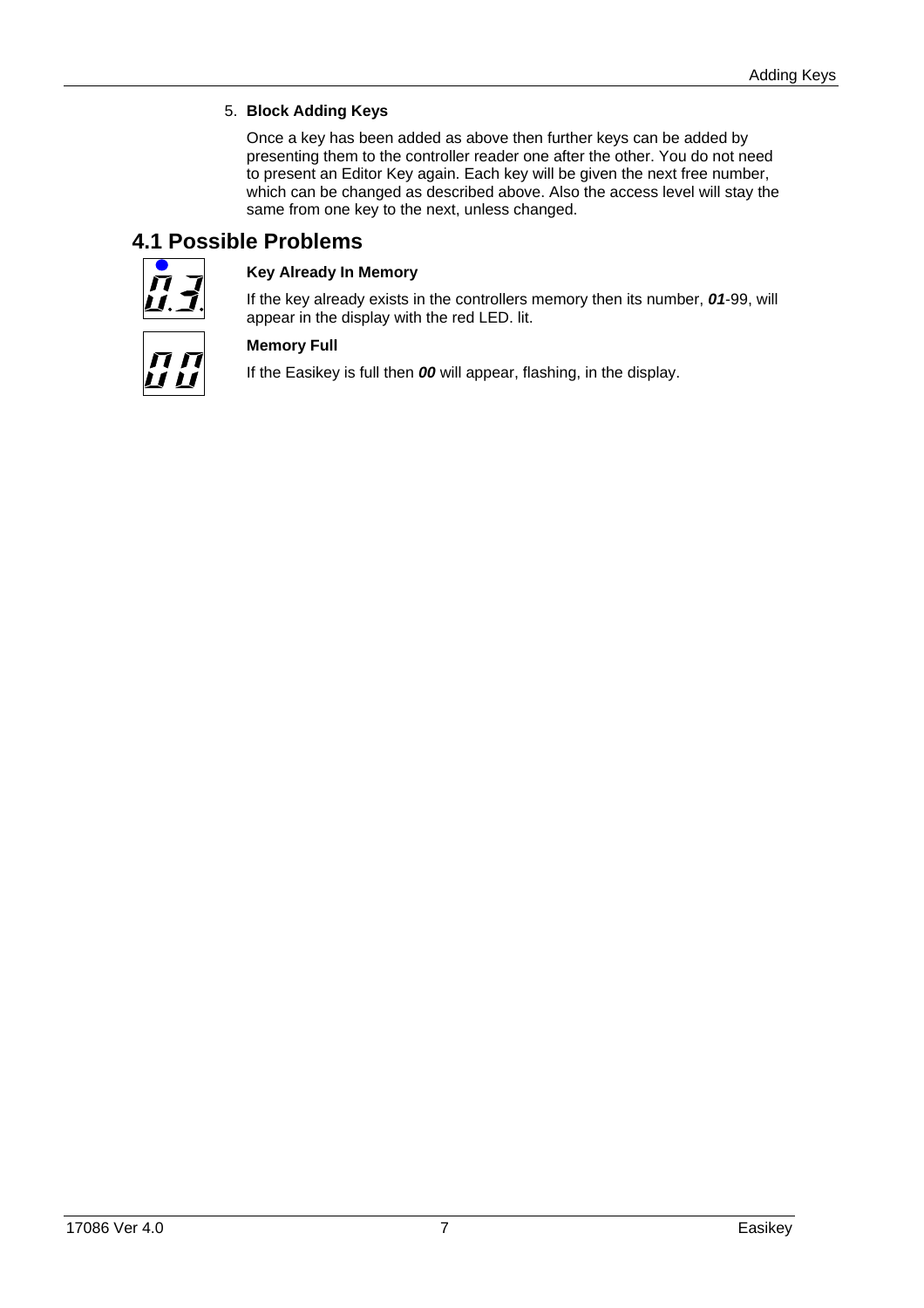## **5. Deleting Keys**

There are two ways of deleting a key:

#### **If you have the key then:**

1. Present the key to the controller reader.



- 2. If the key is in the controller's memory then its number will appear in the display with the red LED. lit. (If the key is not in memory then the next free number will be displayed with the green LED. lit. )
- 3. Present an Editor Key to the controller reader. The display will flash briefly and the display will clear. The key is now deleted.

#### **If you do not have the key:**



1. Use the blue and grey buttons to enter the key number. Press the grey button - the display will change to *00* with the red LED. lit. Press the blue button to increment the left hand digit, the grey button to increment the right hand digit.

2. If the number displayed is not used then the digits will flash.



3. When you have selected the key number to be deleted, present an Editor key to the controller reader. The display will flash briefly and the display will clear. The key is now deleted.

#### **Editor Keys**

When the Easikey was installed the number of Editor keys was set to 1,2 or 3. This means the first 1,2 or 3 keys will be Editors. If an Editor key is deleted, then a key added back with the same number will also become an Editor. Editor keys can only be deleted by the second method described above, neither can an Editor key delete itself.

## **6. Show Last Five Users**

It is possible to see the last 5 keys used by pressing the blue button. Press the button once to see the last key used - the dot indicates which door was used, door 1 - left dot, door 2 - right dot. Press the blue button again to see the previous keys used. Once the last 5 keys have been viewed the display will clear.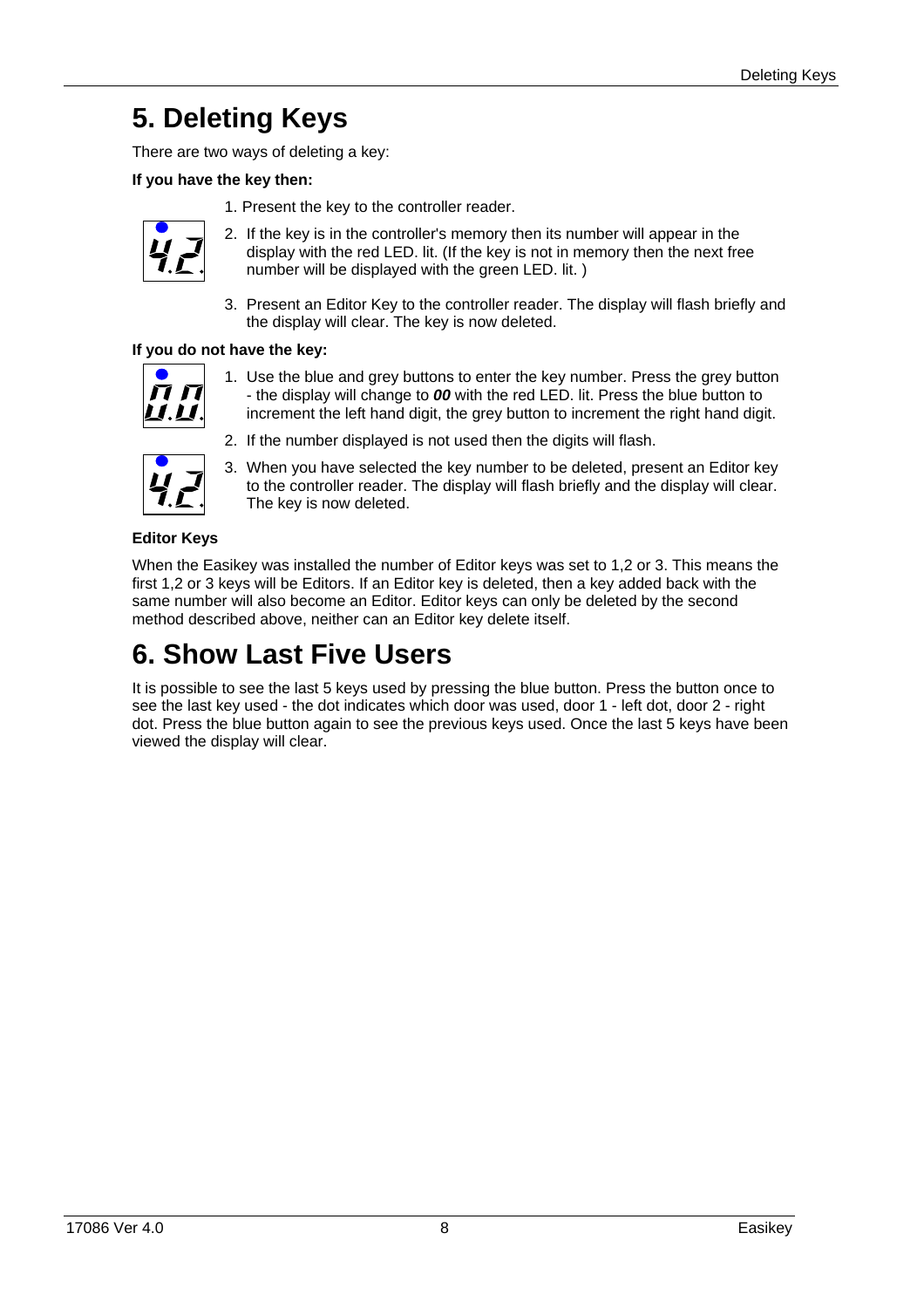## **7. Specification**

### **7.1 Dimensions**

Controller (WxHxD, mm) 198 x 90 x 28

Readers see *17063 Easikey Reader Data Sheet*

### **7.2 Environment**

| Temperature Controller   |        | $OC$ to $+50C$                |
|--------------------------|--------|-------------------------------|
|                          | Reader | $-15C$ to $+60C$              |
| Humidity (RH) Controller |        | 0% to 90%<br>(non-condensing) |
|                          | Reader | <b>Sealed Construction</b>    |

### **7.3 Power Requirements**

|         | Controller: Input Voltage | 10.5y to 20y DC<br>8v to 14.5v AC 50/60Hz |
|---------|---------------------------|-------------------------------------------|
| Reader: | Current<br>Current        | 190mA (Max.)<br>90mA (Max.)               |

### **7.4 Fuses**

F1, Power fuse on PCB, 1A, 20mm glass, Quick Blow

### **7.5 Cable Requirements**

| Controller to Reader: |            |                                      |
|-----------------------|------------|--------------------------------------|
|                       | Gauge      | $0.22$ mm <sup>2</sup> , 4 or 6 core |
|                       | Max. Dist. | 100m                                 |
| Controller to Lock:   |            |                                      |
|                       | Gauge      | $0.5$ mm <sup>2</sup> , 2 core       |
|                       | Max.Dist.  | 100m                                 |
|                       |            |                                      |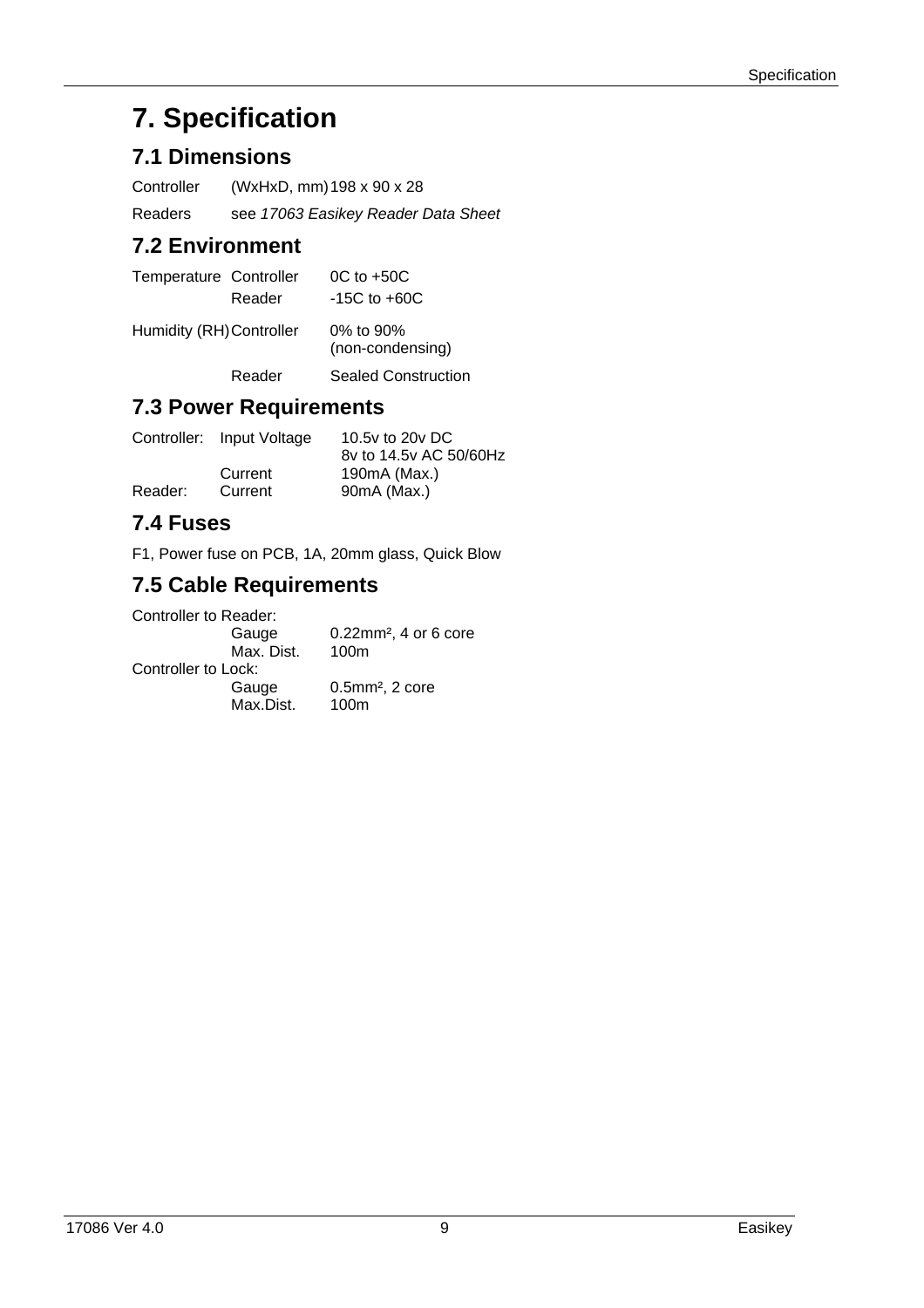## **8. Quick Start**

If you have installed an Easikey system before then you can follow this simple step-by-step procedure to get the system up and running.

If you are new to Easikey then all the steps below are described in detail in the following pages.

- 1. Install the Easikey controller, complete with power supply, in an enclosure or other secure area. (The Boxed Easikey, 21275, makes this stage easier)
- 2. Install the readers and reader cables, including request to exit switches, if used.
- 3. Install the electric locks and their cables.
- 4. Initialise the Easikey, set the number of Editor Keys and add one or more keys.
- 5. Set the lock release time for each lock.
- 6. Check the operation of each reader and lock.
- 7. Add any remaining keys to the controller use the Worksheet to record details of keyholders.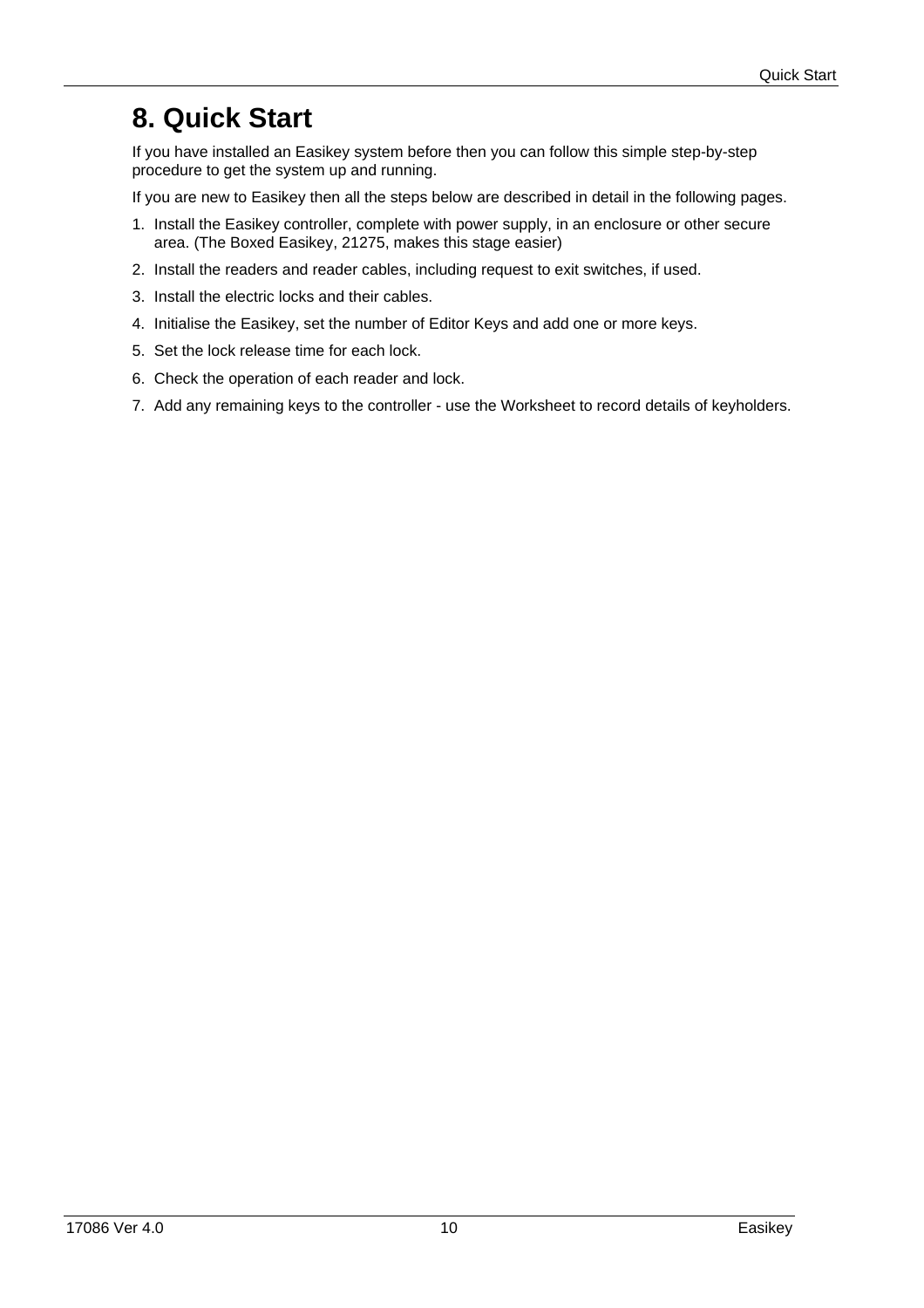## **9. Installation**

**Installation is only to be carried out by competent, qualified and experienced personnel.** 

**Wire in accordance with the country of installation's National Wiring Regulations (UK BS7671, IEE National Wiring Regulations). Failure to do so can result in injury or death by electric shock.** 

**Note that a 'Boxed Easikey' (Part No. 21275) is available, complete with cabinet, 3 Amp power supply, internal wiring and space for two 6Ah batteries. If this is being used then follow the instructions supplied with it for installation and power supply.** 

## **9.1 The Easikey Controller**

The controller should be mounted in a lockable cabinet or enclosure containing the power supply and batteries (if used). It should be easily accessible for programming - the display should be at about eye level. A mounting plate is provided. When using the mounting plate use two countersunk screws. Take care not to over-tighten the screws as distortion of the backplate may make it difficult to mount the controller.



**Easikey Backplate Dimensions (mm)** 

### **9.2 Terminal Blocks**

| $\boldsymbol{\Theta}$ | $\odot$ $\odot$<br>L1<br>$\overline{2}$ | -V1 S1<br>R1. | A1 +V1 L3                 | L4 -V2 S2 R2 A2 +V2 |  |
|-----------------------|-----------------------------------------|---------------|---------------------------|---------------------|--|
|                       | <b>Terminal Markings</b>                |               | Function                  |                     |  |
| A                     | P1 P2                                   |               | Power Input, AC or<br>DC. |                     |  |
| в                     | L1L2                                    |               | Lock 1 Output             |                     |  |
| C                     | -V1 S1 R1 A1<br>$+V1$                   |               | Reader Channel 1          |                     |  |
| D                     | L3L4                                    |               | Lock 2 Output             |                     |  |
| Е                     | -V2 S2 R2 A2<br>$+V2$                   |               | Reader Channel 2          |                     |  |

All connections are made to the controller by removable terminal blocks. Always remove power from the controller before removing a terminal block.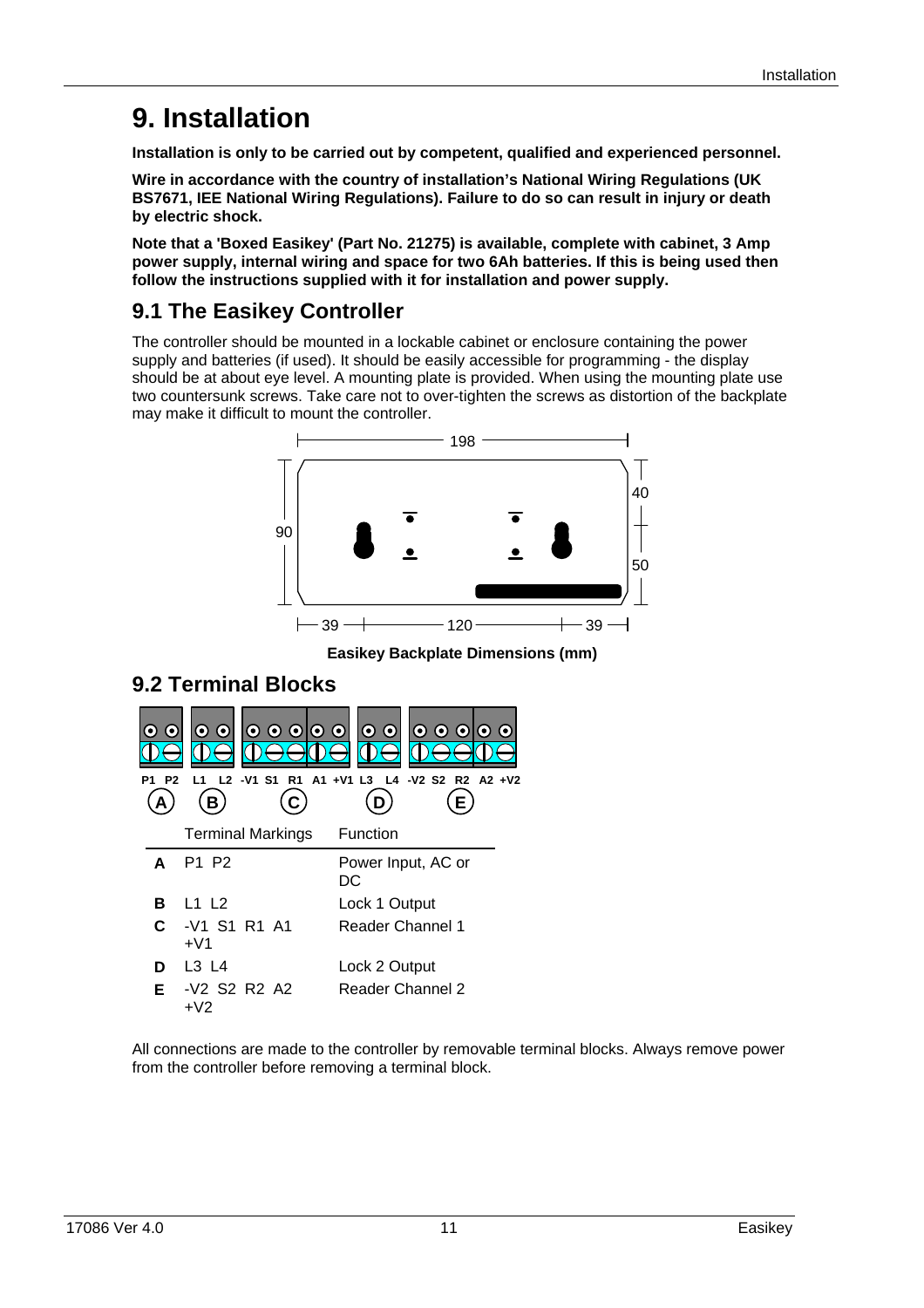## **9.3 Power Supply**

The Easikey controller and readers are powered from a 12v AC or DC power supply. The locks are controlled by switching power from the same or different supply. The relays that control the locks are able to switch 24v AC or DC at up to 2 Amps. A power supply with battery backup should be selected to provide operation when mains power is lost.

The power supply chosen should be capable of supplying sufficient current to power the Easikey controller, one or two Easikey readers, one or two electric locks and provide charging current for the battery.

Use the following table to ensure you do not overload the power supply:

| <b>Item</b>             | Current (mA) |
|-------------------------|--------------|
| Easikey Controller      | 190          |
| Easikey Reader 1        | 90           |
| Easikey Reader 2        | 90           |
| Lock 1                  |              |
| Lock 2                  |              |
| <b>Charging Current</b> | 500          |
| Safety Margin           | 500          |
| <b>Total</b>            |              |

The total current should not exceed the rating of your power supply (or supplies).

#### **9.3.1 Connecting Power**

Power is supplied through the P1 and P2 terminal block. See the section *Installing Locks* for details of power and lock wiring.

### **9.4 Battery Backup**

The length of time that a backup battery will last depends on the power consumption of the system. The main factor in this calculation is the power consumption of the locks. A *fail-safe* lock draws current continuously and therefore you add the *continuous* current to the total. A *failsecure* lock only draws current when it operates. In this case you need to estimate how often the lock will operate and use the following equation to estimate consumption:

*Lock Current(mA) x ( no. of operations per hour x lock release time (secs)) / 3600* 

**Example**: a 500mA lock operating 100 times an hour for 5 seconds would use 500 x (100 x 5) / 3600 = 69mA per hour.

Once the total power consumption has been estimated then it can be calculated how long the fully charged batteries will last. The Ah rating of batteries is usually given as a 10 hour discharge rate. If the batteries discharge over a shorter period of time they will last for less than their quoted capacity.

**Example:** an Easikey with two readers and two continuous (fail-safe) locks each drawing 250mA would consume 190 + 90 + 90 + 250 + 250 = 870mA. A fully charged 12Ah battery would last 12 / 0.870 = **13.7** hours.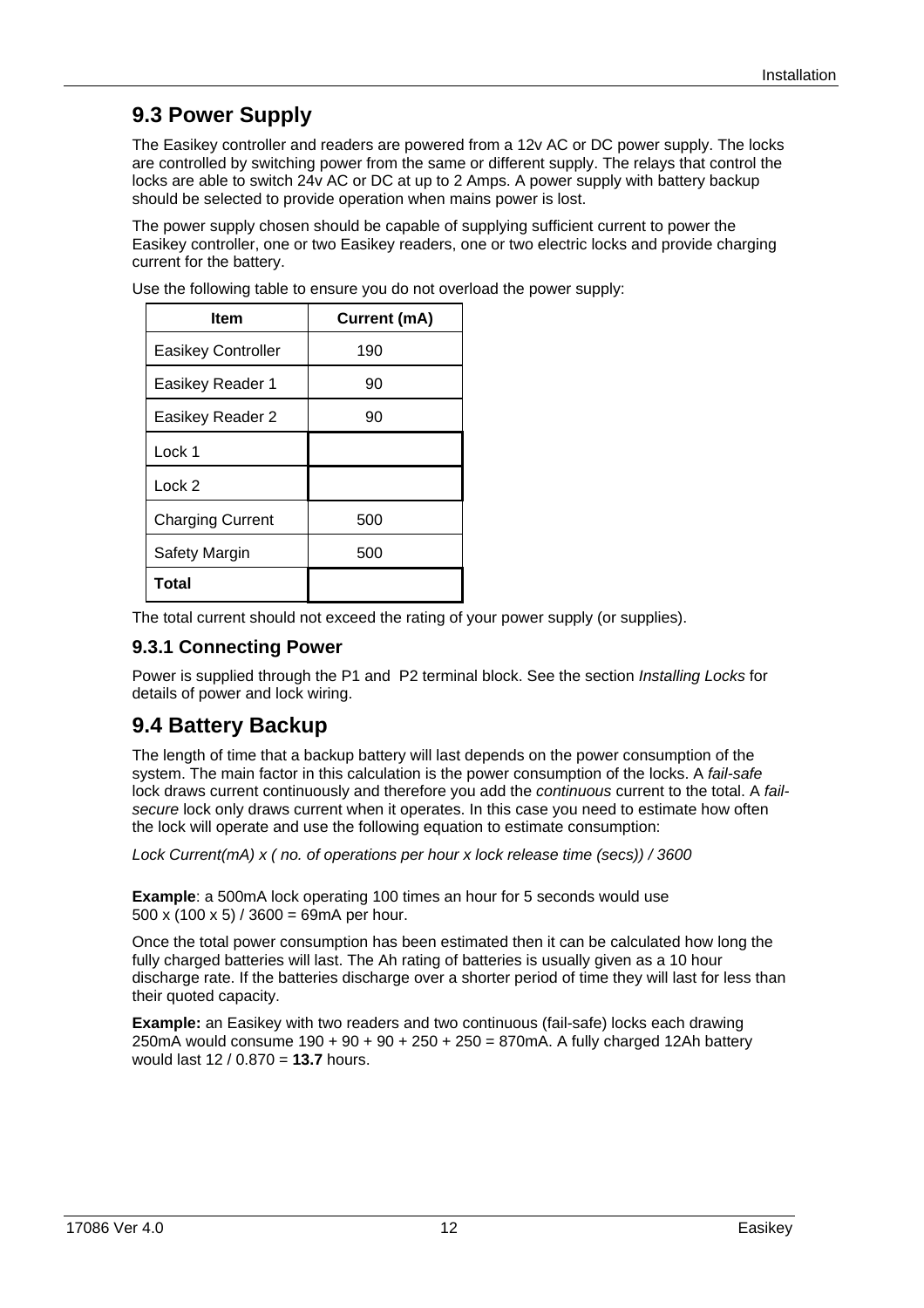### **9.5 Readers**

Install readers according to the instructions supplied with each reader. Readers are usually installed at about door handle height on the unhinged side of the door.

All readers have the same wiring terminals, and are fitted with a green led that illuminates when access is allowed., and stays illuminated for the duration of the lock release time.

The maximum distance of a reader from the controller is **100m**.

If two readers are fitted then they must be at least **300mm** apart.

#### **You must only use Easikey readers - no other type of reader is suitable.**

#### **9.5.1 Request To Exit (RTE)**

A Request to Exit switch may be fitted on the secure side of the door. This should be a normally-open switch that closes momentarily when pressed and released. Do not allow the wiring for the RTE switch to be visible if the reader is removed from the wall.

### **9.6 Reader Wiring**

If you do not intend to use the RTE switch then 4-core cable will be suitable, otherwise use 6 core cable.



#### **Reader Wiring, including RTE**

| А | <b>Terminal Block</b> | в | C. | Reader |  |
|---|-----------------------|---|----|--------|--|
|   |                       |   |    |        |  |

Use 7/0.2mm (0.22mm²) 4-core or 6-core unscreened cable.

| Controller:    |                | Reader:    | Colour:      |
|----------------|----------------|------------|--------------|
| Channel 1      | Channel 2      |            |              |
| $+V1$          | $+V2$          | $+V$       | Red          |
| S <sub>1</sub> | S <sub>2</sub> | <b>SIG</b> | Blue         |
| R1             | R <sub>2</sub> | n/c        | White        |
| A1             | A2             | VCA        | Yellow       |
| $-V1$          | $-V2$          | -V         | <b>Black</b> |

**Note** 

PAC strongly recommend that you fit a 100mA in-line fuse across the reader supply.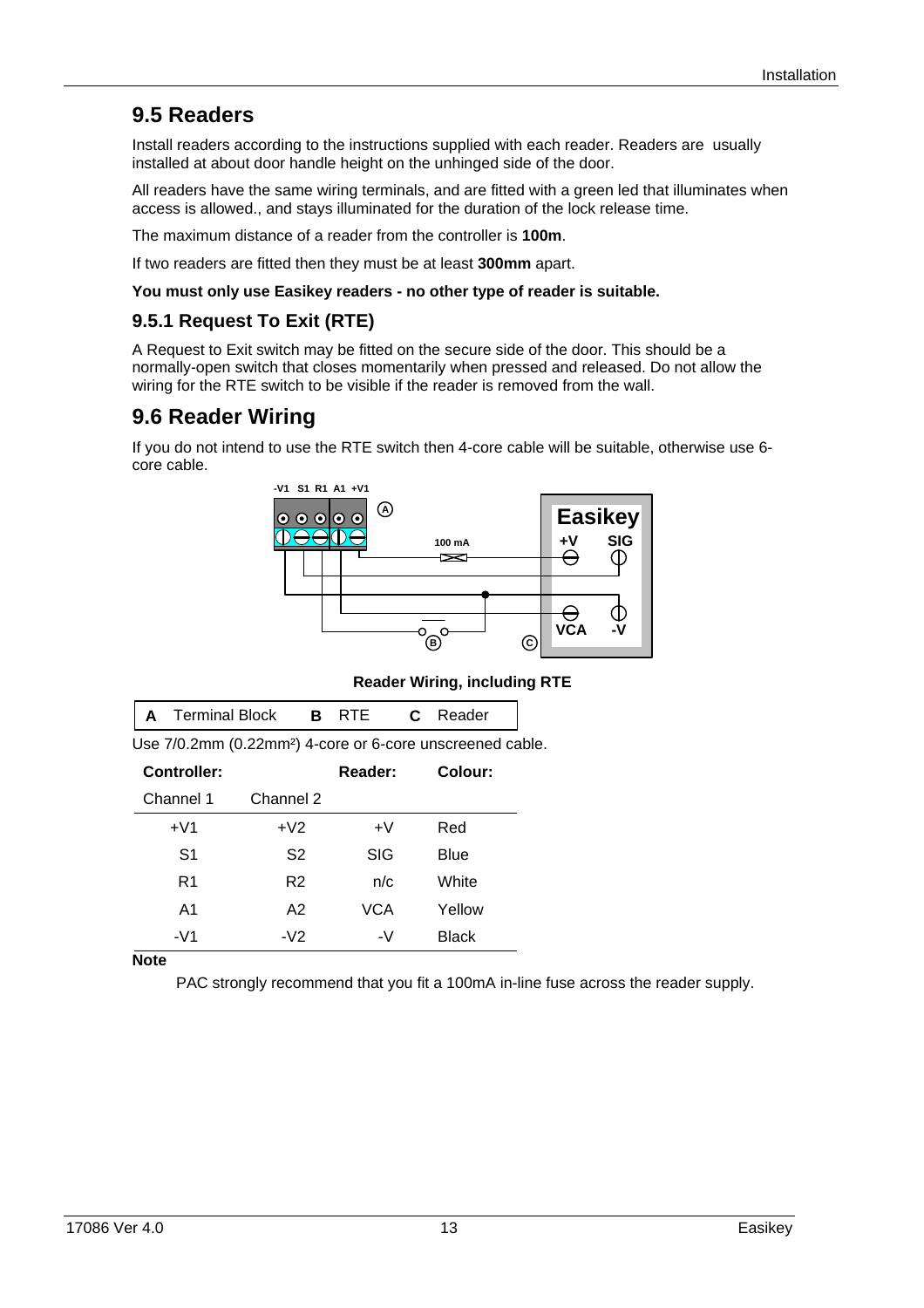### **9.7 Installing Locks and Power Supply**



|               | A Single Power Supply |  |
|---------------|-----------------------|--|
| <b>X</b> Fuse | <b>Z</b> MOV          |  |

Locks should be installed according to the manufacturers instructions. The Easikey controls the operation of a lock by switching power using a voltage-free relay. Up to 24v AC or DC at 2 Amps may be switched by the relays. Each lock may be programmed to be fail-safe (continuously powered, power removed to unlock) or fail-secure (power supplied to unlock). The type of cable used should be sufficient to provide the correct operating voltage at the lock. Usually at least 0.5mm² will be required for up to **100m**.

#### **9.7.1 Lock Suppression**

**Important:** All Easikey readers are supplied with a suppression device, an MOV (metal oxide varistor). This device should be fitted across the lock supply **at the lock**. These devices prevent harmful back e.m.f. ('spikes') from damaging the Easikey controller. **Failure to fit these devices may result in long term damage to the controller.**

### **9.8 Note: Health and Safety**

Any installation **must** comply with any local Fire, Health and Safety regulations. A secured door that may be part of an escape route from an area should be fitted with:

- A **Fail-Safe** lock **(A)**. So that the door will be released if the power fails. Ideally a magnetic lock should be used as these are less likely to jam or seize.
- A normally-closed **Break-Glass** or **Manual Pull (B)** *in the lock supply wiring*. So that in an emergency the fail-safe lock can be immediately depowered.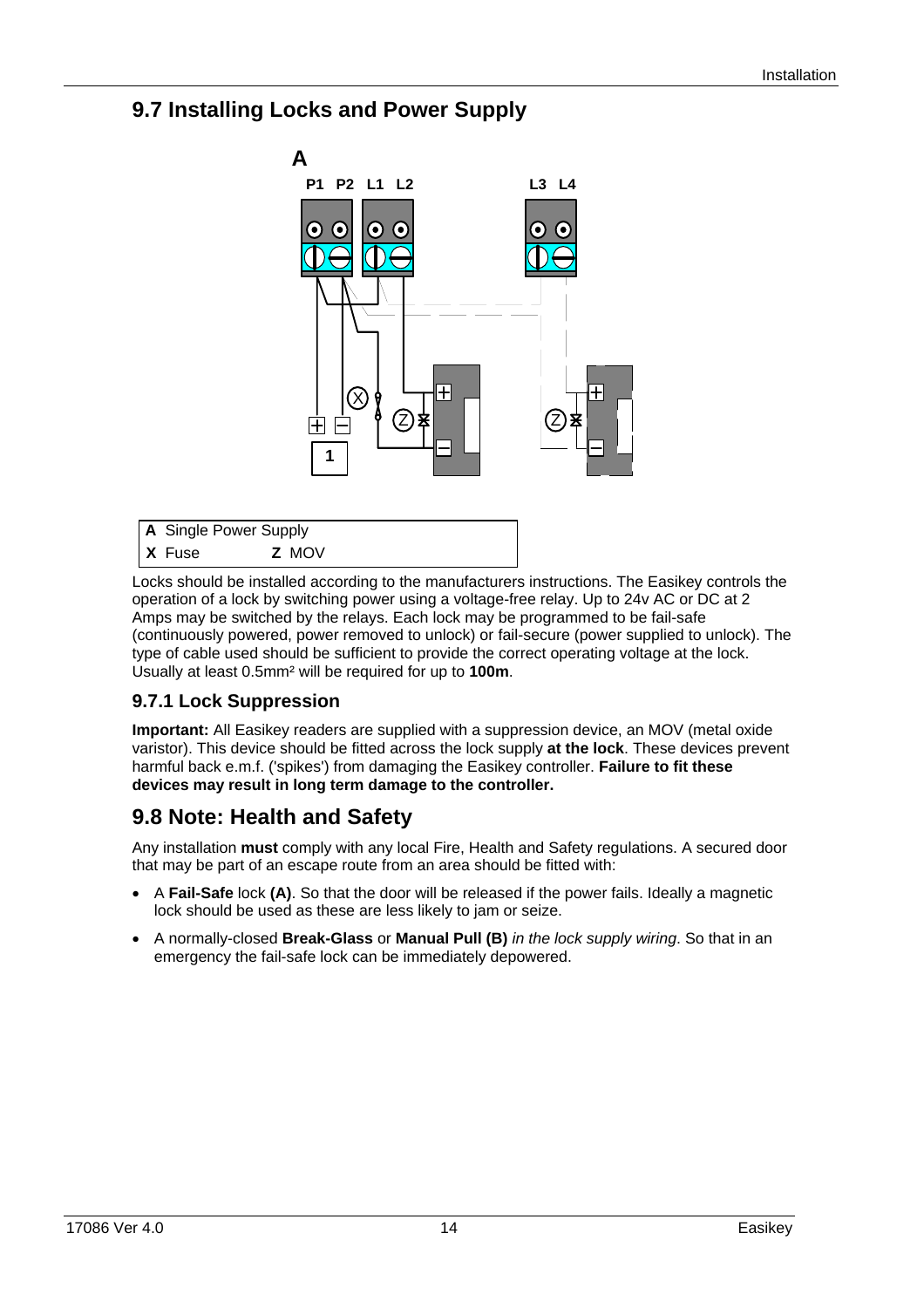

### **9.9 Checking the System**

After completing the wiring of power supply, readers and locks you should make the following checks:

- 1. Remove power. Remove all terminal blocks except for the power supply (P1 & P2). Apply power. You should have between 10.5 and 20v DC or between 8 and 14.5v AC across P1 and P2.
- 2. Remove power. Connect Reader 1 terminal block. Apply power. You should have between 10 and 16v DC *at the controller* (+V1, -V1) and 9-16v DC *at the reader* (+V, -V).
- 3. Repeat for Reader 2, if used.

#### **9.9.1 Controller Fuse**

A 20mm 1 Amp fast blow fuse is fitted to the controller protecting both the controller and reader supplies.

#### **9.9.2 Switches**

Four switches are visible inside the controller near the fuse. These should always be off (switches towards the fuse).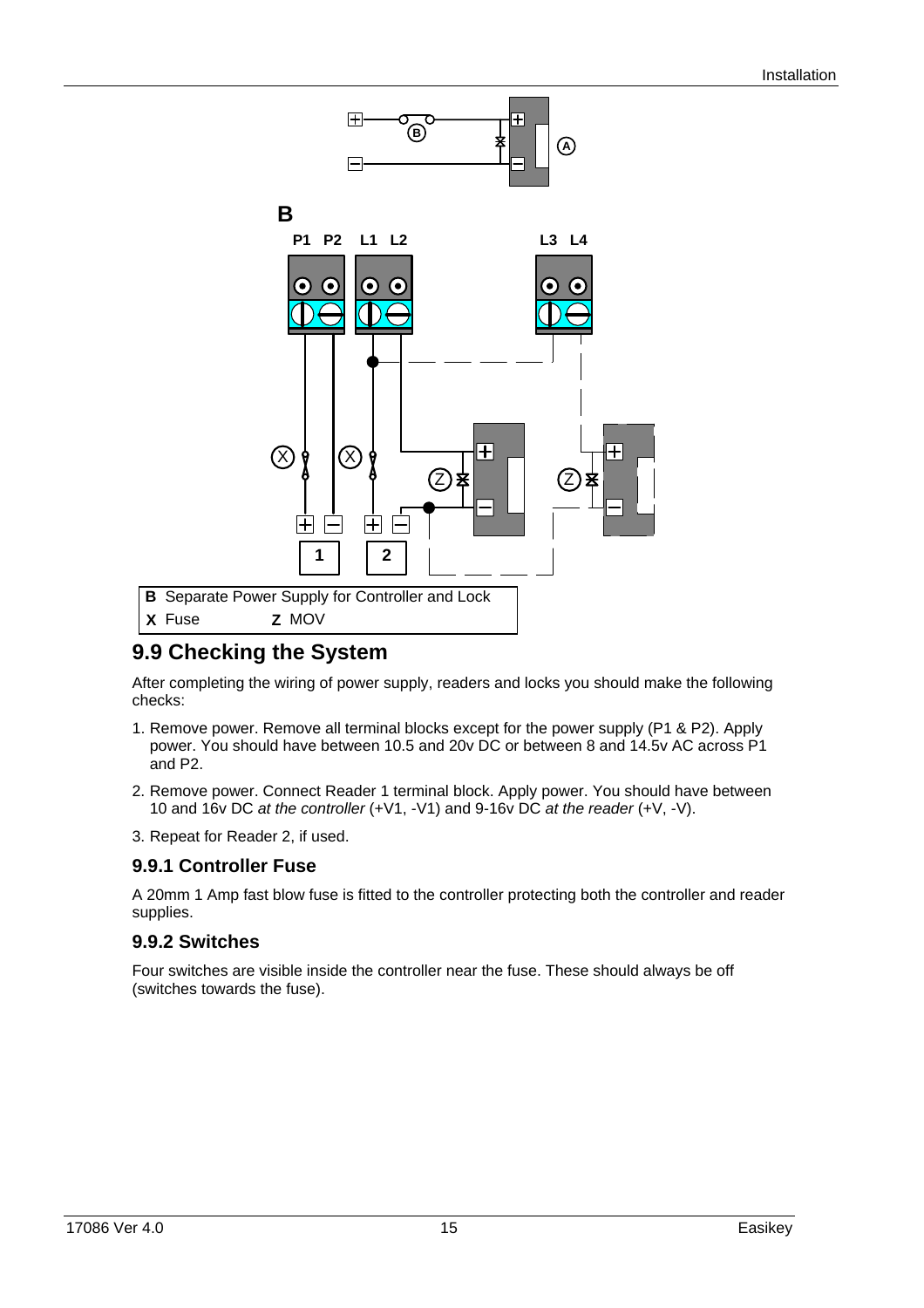## **10. Initial Programming**

The initialisation of the controller involves clearing its memory and assigning the number of Editor Keys that will be used. **Once the number of Editor Keys has been set then the number cannot be changed without clearing the Easikey memory.** However Editor Keys can be removed and added - see *Adding and Deleting Keys*.

Record the number of Editor Keys on the Programming Worksheet.

### **10.1 Initialisation**

**Note: This will clear the memory of the Easikey** 

1. Power up the Easikey with both buttons pressed.



- 2. The green and red LEDs will be lit and the display will show *03*. This is the number of Editor keys that may be selected. If you want to change the number of Editor keys then press the grey button to cycle through *01,02,03.*
- 3. Press the blue button to confirm the number of Editors. The display will clear.

### **10.2 Adding the Editor Keys**

The first 1,2 or 3 keys to be added will be Editor keys. These keys will allow access as well as allowing changes to be made to the system.

1. Present the first Editor Key to the front panel reader.



2. The display will briefly show the green LED. and the number *01*. Both dots will be lit indicating the key has access to both doors.

The display will clear except for 2 dots and the green LED.

- 3. You may now present another key, which will become key 2. The display will briefly display *02* and return to the green LED. and two dots.
- 4. You can change the access of the Editor Keys (except number 1) see *Adding Keys* for details.
- 5. To finish adding the Editor Keys present the *first* key again. The display will clear.

At this point you may continue adding keys as described in *Adding Keys.*

### **10.3 Setting the Lock Time**

Each of the two lock relays can be set to operate the lock for between 1 and 48 seconds. Each may also be set to open or close when operated, allowing the use of fail-safe (power to lock) or fail-secure (power to unlock) locks.

1. Present an Editor key to the controller reader.



- 2. The Editor Key number will appear *01* in this example.
	- To set the lock release time for door 1 press the blue button.
	- To set the lock release time for door 2 press the grey button.



- 3. The display will show the number of seconds currently set.
	- The red LED. will flash for lock 1.
	- The green LED. will flash for lock 2.



- 4. Select a time by pressing:
	- the grey button to increment the right digit.
	- the blue button to increment the left digit.

#### **Add 50 to the lock release time for the relay to be normally closed (fail-safe).**

The example shows a *fail-safe* lock set to 5 seconds lock release time.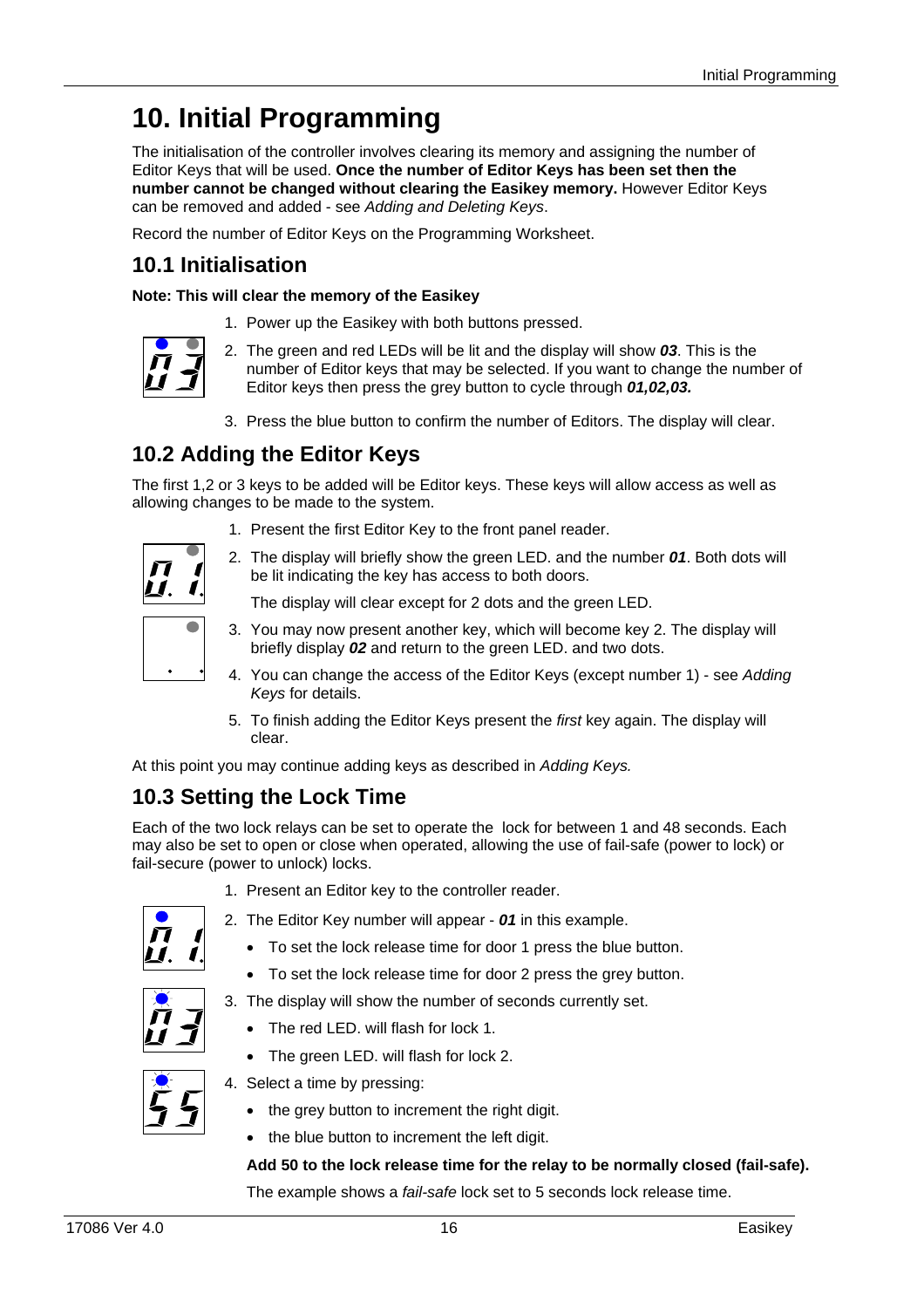5. Present the Editor key again to clear the display.

### **10.4 Replacing a Lost Editor Key 1**

All Editor Keys, including number 1, can be deleted and a new key added in their place. However if all the Editor Keys are lost then the first key can be reinstalled using the following procedure:

- 1. Remove power from the Easikey.
- 2. Re-apply power with the **blue button only** pressed down.



3. The display will show *01* with the green LED. lit.

4. Present a new key to the controller reader.

5. The display will flash briefly before it clears

The key presented is now Editor Key 1.

## **11. Set-Reset Latch**

A special facility is available **on lock 1 only** that allows the lock relay to be set when a valid key is presented, and reset when a valid key is presented again. This allows the reader to be used like a light switch to operate another system.

To use this facility you should set the lock release time of door 1 to *99* seconds.

**Note** 

When this facility is used the Request to Exit facility for door 1 will no longer be available.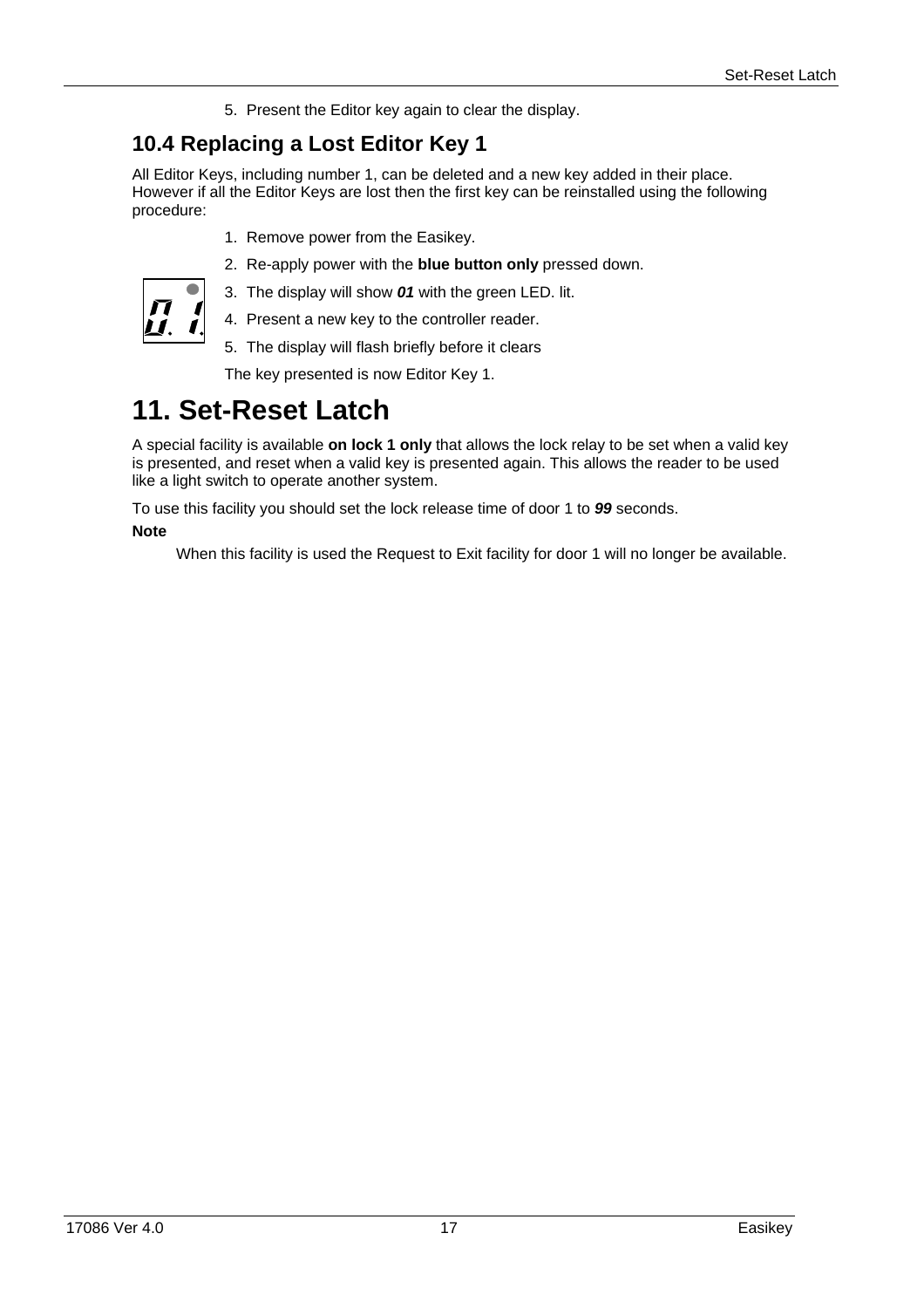## **12. Database Copy**

This facility allows the contents of one Easikey's memory to be copied to another Easikey. The receiving Easikey will have the contents of its memory **completely overwritten** by the contents of the sending Easikey.

To perform this operation you need to connect reader terminal 2 of each Easikey with the following cable:

Use 0.22mm² reader cable, distance less than 10m.

| <b>Sending</b><br><b>Controller</b> | Receiving<br><b>Controller</b> |
|-------------------------------------|--------------------------------|
| -V <sub>2</sub>                     | $-V2$                          |
| S <sub>2</sub>                      | A2                             |
| A2                                  | S <sub>2</sub>                 |
| $+V2$                               | $+V2$                          |

Only one Easikey needs to be powered.

| <b>Sending</b><br><b>Controller</b> |                                                                                                                                                                                   | <b>Receiving</b><br><b>Controller</b> |
|-------------------------------------|-----------------------------------------------------------------------------------------------------------------------------------------------------------------------------------|---------------------------------------|
|                                     | Remove power from both the Easikeys.                                                                                                                                              |                                       |
|                                     | Connect reader terminal 2 of both Easikeys with the cable shown<br>above.                                                                                                         |                                       |
|                                     | Power up one Easikey.                                                                                                                                                             |                                       |
|                                     | Present an Editor Key to the sending controller.                                                                                                                                  |                                       |
|                                     | The Editor Key number will appear.                                                                                                                                                |                                       |
|                                     | Press both buttons on the sending controller.                                                                                                                                     |                                       |
|                                     | The display will blank and the green LED. will be lit on the sending<br>controller. The receiving controller will show 00 plus the red LED.                                       |                                       |
|                                     | Press the blue button on the sending controller. Both displays will<br>now count down from 10 to 01 with the LEDs flashing.                                                       |                                       |
|                                     | When the copy is finished the LEDs will stop flashing and a check<br>number will be displayed. This should be the same on both<br>controllers. If not, then repeat the operation. |                                       |
|                                     |                                                                                                                                                                                   |                                       |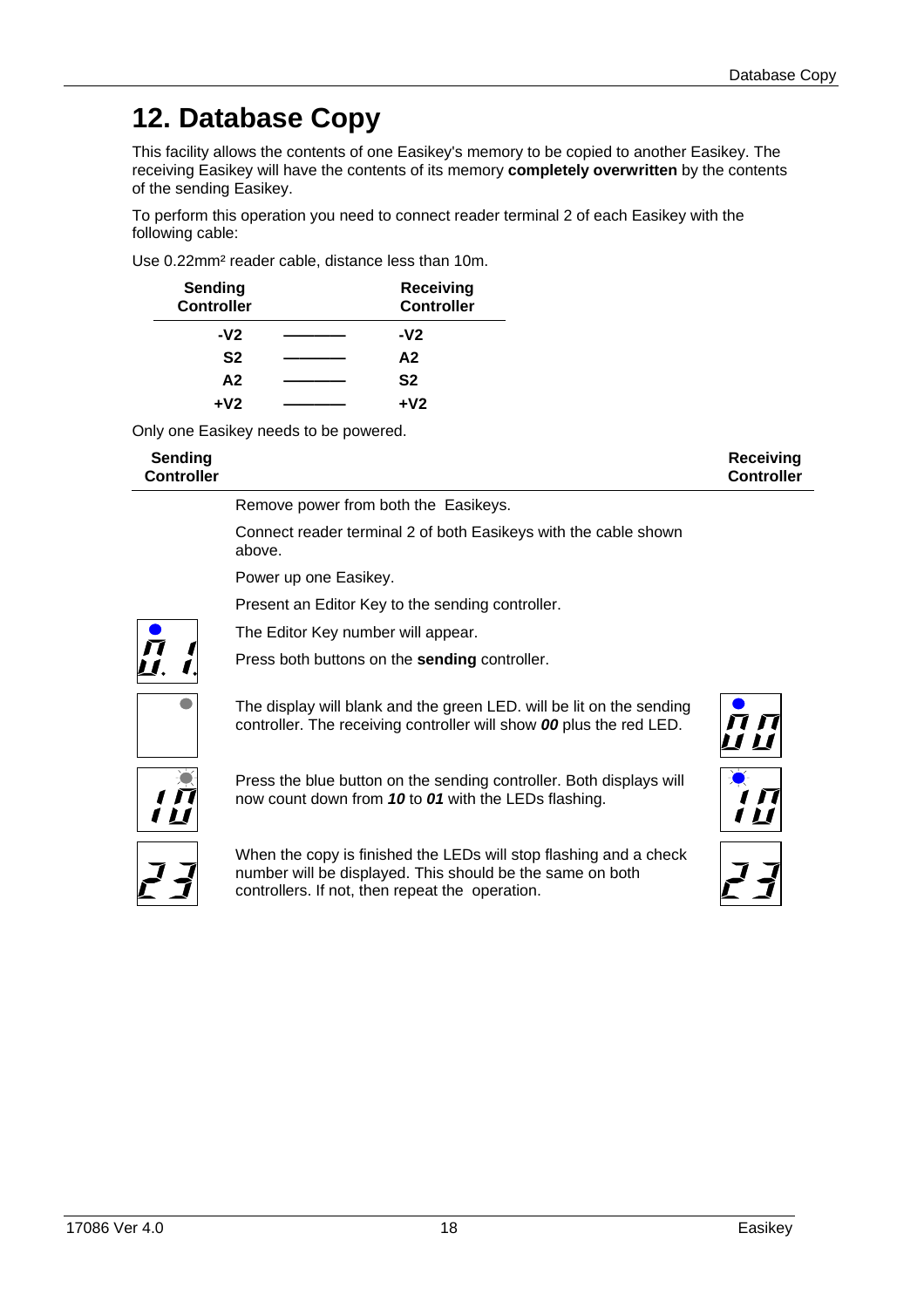## **13. Dual Controller Option**

It is possible to double the number of keyholders by connecting a reader to the same channel on *two* Easikey Controllers. If a key is found in either of the Controllers then the lock relay will operate. The diagrams below show two controllers controlling one Lock 1. To control Lock 2, connect a single reader to channel 2 of both controllers, and the lock through terminals L3 and L4 of each controller. Note that power is supplied to both Easikey controllers.

## **13.1 Reader Wiring**

Notice that the reader wiring shown below includes a diode, (1N4001, not supplied) at each A1 (or A2) terminal. This is essential to provide correct operation of the reader LED.

The Request to Exit switch can be fitted to either controller - it is shown fitted to the second controller.



#### **Reader Wiring for Dual Controller Operation**

- **1** Easikey Controller 1
- **2** Easikey Controller 2
- **L** Request to Exit **B** Easikey Reader
- **Y** Diodes, 1N4001

### **13.2 Lock Wiring**

Two different lock wiring configurations are required for Fail Secure and Fail-Safe locks. Fail Secure locks are wired so that the relays are in **parallel**, that is whichever relay closes then power will be applied. Fail Secure locks are wired with the relays in **series**, so whenever one relay opens then power will be removed.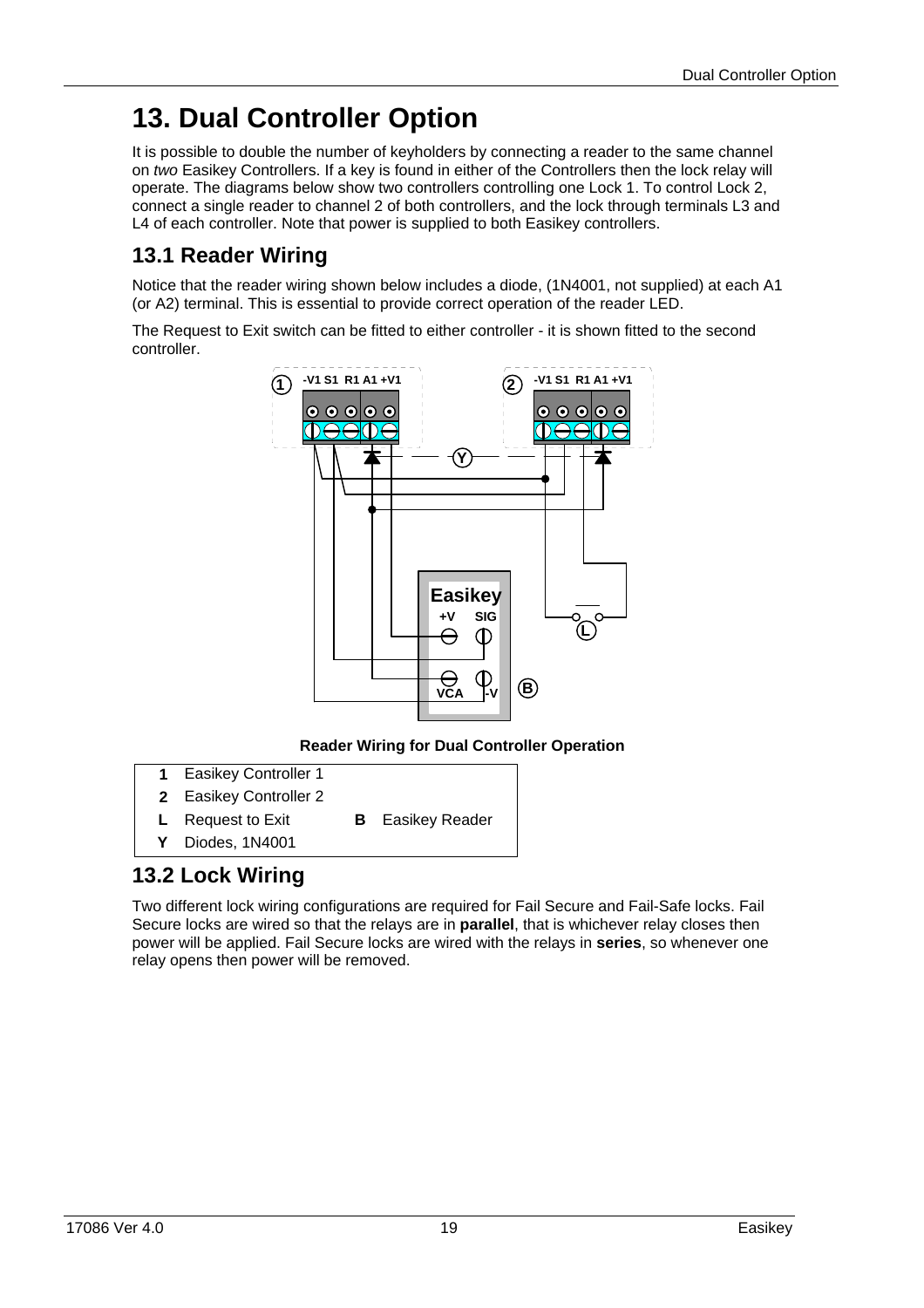

#### **Power and Lock Wiring for Dual Controller Operation**

- **A** Using Fail Secure Locks, Relays in Parallel
- **B** Using Fail Safe Locks, Relays in Series
- **1** Easikey Controller 1
- **2** Easikey Controller 2
- **P** Power Supply
- **X** Fuse **Z** MOV

### **13.3 Programming**

Both Easikeys should be installed and initialised as described in this manual. However, please note the following:

- You should add the same Editor keys to each Easikey.
- Ensure that the Lock Release Times for each lock are programmed in exactly the same way on each controller.
- Note to which controller each key is added. If you need to delete a key then you must know to which controller it was added.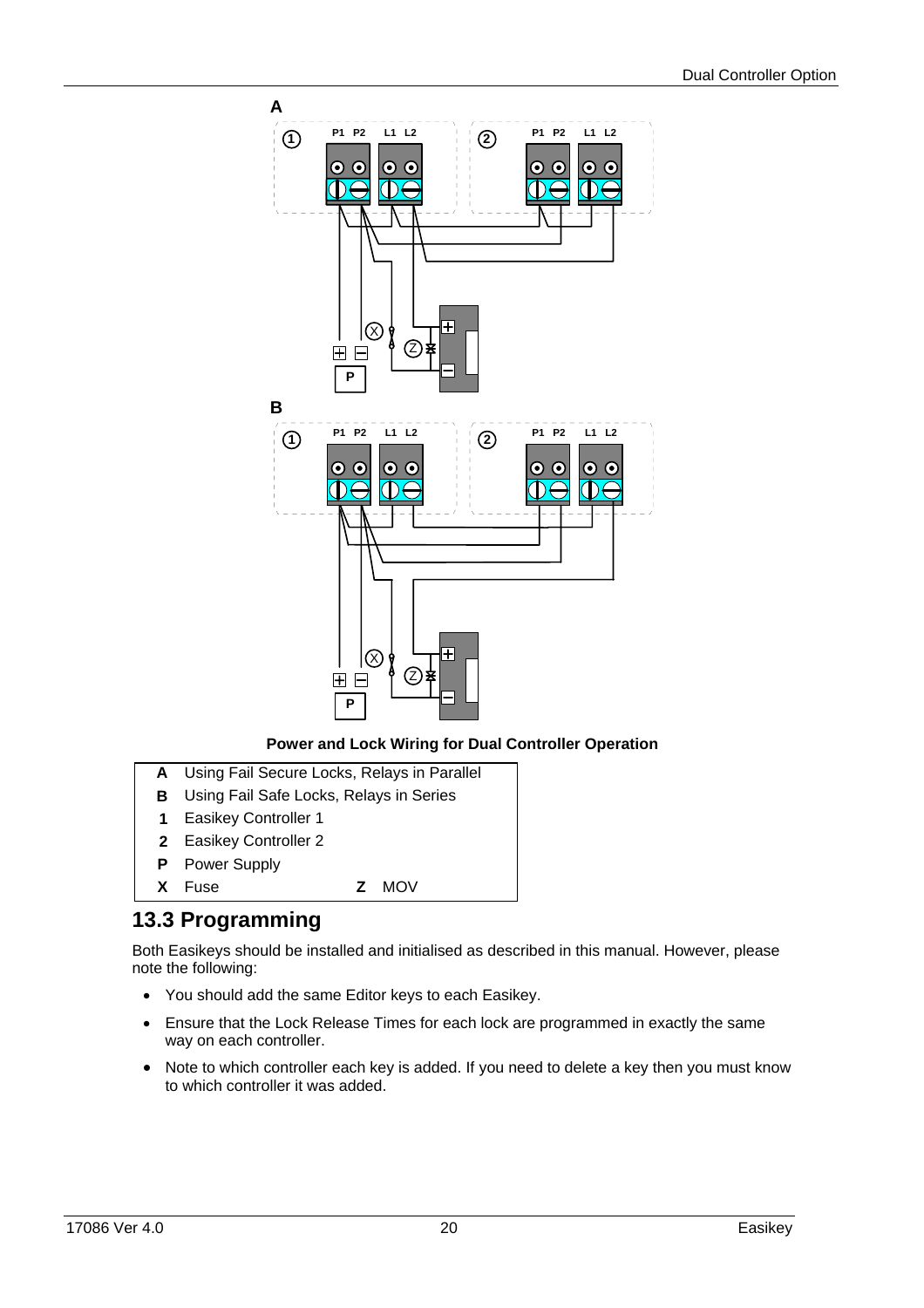# **14. Easikey System Troubleshooting**

| <b>Problem</b>                       | <b>Possible Cause</b>                                | <b>Check</b>                                                                          |
|--------------------------------------|------------------------------------------------------|---------------------------------------------------------------------------------------|
| Easikey Controller not               | No Power                                             | Check AC (mains) power supply and fuse.                                               |
| Working                              |                                                      | Check voltage at P1, P2 terminals, should be<br>10-16VDC or 10-12VAC.                 |
|                                      | Fuse Blown                                           | Check controller Fuse (1 amp)                                                         |
| Easikey controller OK,               | No power at readers                                  | Check power at reader, should be 9-16VDC.                                             |
| but neither reader<br>operates.      | Reader wiring incorrect                              | Check wiring                                                                          |
|                                      | <b>Lock Release Times set</b><br>$\mathfrak{g}$ to 0 | Change Lock Release Time to between 1<br>and 48 seconds.                              |
|                                      | Key not added                                        | Add key to system                                                                     |
| One reader OK, but<br>other is not.  | No power at reader                                   | Check power at reader, should be 9-16VDC.                                             |
|                                      | Reader wiring incorrect                              | Check wiring                                                                          |
|                                      | Lock Release Time set to<br>0                        | Change Lock Release Time to between 1<br>and 48 seconds.                              |
|                                      | Key does not have<br>access                          | Check key has access through both doors.                                              |
| Display 'counts' from<br>$0 - 99$    | Switches incorrectly set.                            | Switch all switches OFF, towards fuse.                                                |
| System fails when a<br>lock operates | Power supply overload                                | Power supply is not capable of supplying<br>enough power to operate lock              |
|                                      |                                                      | Lock is faulty and drawing too much current<br>from power supply.                     |
| A key has stopped<br>working         | Faulty reader                                        | If the reader is faulty then other keys will also<br>fail to work - check the reader. |
|                                      | Faulty key                                           | Other keys will work without problem -<br>replace the key.                            |
|                                      | Incorrect programming                                | Check that the key exists in the controller,<br>and it has been given correct access  |